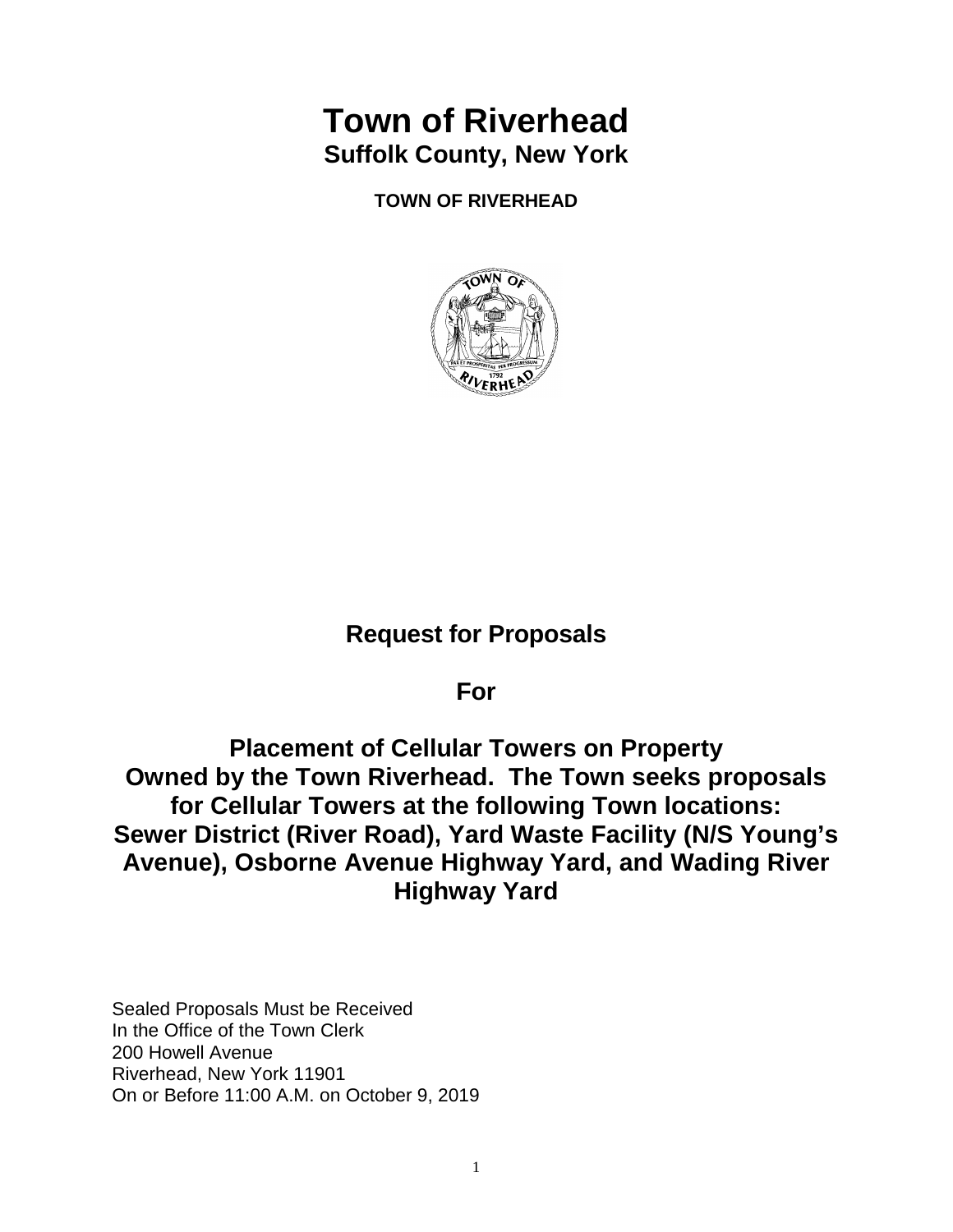# **TABLE OF CONTENTS**

| IV. BIDDER "QUALIFICATIONS" AND "DISCLOSURE OF PRIOR                                                     |  |
|----------------------------------------------------------------------------------------------------------|--|
| V. AFFIRMATION OF UNDERSTANDING AND COMPLIANCE 23                                                        |  |
| VI. GENERAL MUNICIPAL LAW - SECTION 103-A AND 103-B<br>GROUNDS FOR CANCELLATION OF CONTRACT BY MUNICIPAL |  |
| VII. GENERAL MUNICIPAL LAW- SECTION 103-D (NON-COLLUSIVE                                                 |  |
|                                                                                                          |  |
|                                                                                                          |  |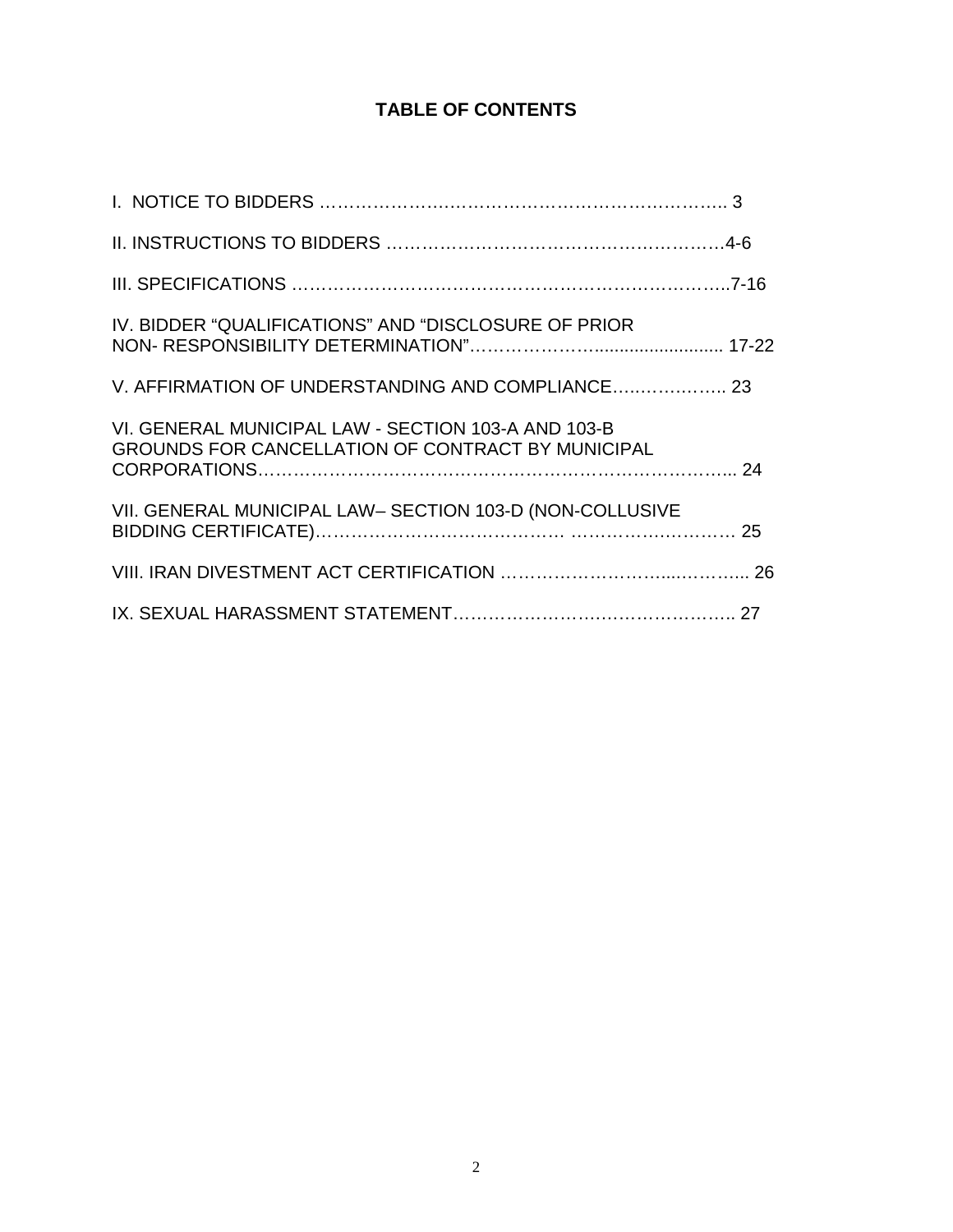# **I. NOTICE TO BIDDERS**

TAKE NOTICE, that sealed proposals will be received by the Office of the Town Clerk at Riverhead Town Hall, 200 Howell Avenue, Riverhead, New York on **October 9, 2019 at 11 o'clock am**, prevailing time, for:

# **REQUEST FOR PROPOSALS**

The Town of Riverhead is seeking proposals for a lease of Town or Town Special District owned property (hereinafter "Town owned property") for construction, placement, operation and maintenance of a cellular communications monopole tower. The Town is proposing the following town owned property for location of a cellular communications tower, to wit: Sewer District at River Avenue, Yard Waste Facility at n/s Youngs Avenue, Highway Yard at Osborne Avenue, and Wading River Highway Yard. Maps showing each location are annexed hereto as Exhibits "A-D".

Specifications and guidelines for submission of proposals are available on the Town website at [www.townofriverheadny.gov](http://www.townofriverheadny.gov/) , click on bids, or at the Office of the Town Clerk and may be picked up between the hours of 8:30 am and 4:30 pm, Monday through Friday, beginning **September 12, 2019.**

Each proposal must be submitted in a sealed envelope clearly marked **"CELLULAR TOWER ON TOWN PROPERTY"** Proposals must be received by the Office of the Town Clerk by no later than **11:00 am on October 9, 2019**.

This RFP is not an offer or a binding commitment to contract on the part of the Town. The Town retains the right to postpone or cancel the RFP or to reject all proposals, if the Town determines, in its sole discretion, that the best interests of the Town will be served thereby.

> **BY ORDER OF THE TOWN BOARD TOWN OF RIVERHEAD DIANE M. WILHELM, TOWN CLERK**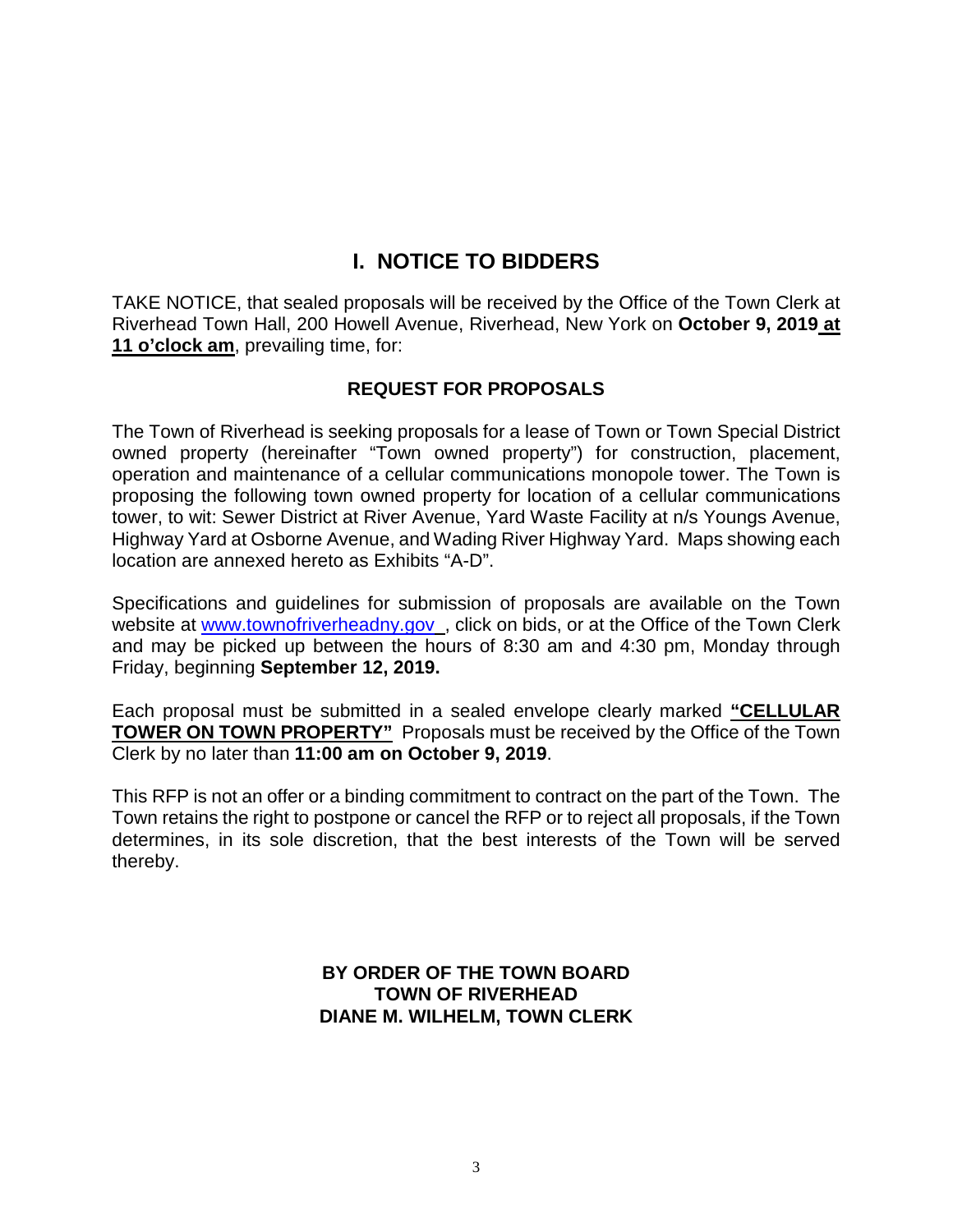# **II. INSTRUCTIONS TO BIDDERS**

# **1. Receipt of Proposals**

The Town of Riverhead invites proposals for the for construction, placement, maintenance and operation of a cellular communications monopole tower on Town owned property: Sewer District at River Avenue, Yard Waste Facility at n/s Youngs Avenue, Highway Yard at Osborne Avenue, and Wading River Highway Yard. Maps showing each location are annexed hereto as Exhibits "A-D". Proposals must be submitted per the instructions in the Notice to Bidders.

# **2. Form, Preparation, and Presentation of Proposal**

**Bidders should return the** *entire bid package***, with the information requested on the green pages completed.**

**Each proposal must be submitted on the forms provided. Bids must be contained in a sealed envelope marked "CELLULAR TOWER ON TOWN PROPERTY"**

# **Bidders must provide ALL INFORMATION.**

# **INCOMPLETE SUBMISSIONS MAY BE REJECTED!!**

- If a question is not applicable, indicate by writing "N/A" in answer space.
- All blank spaces for bid prices must be filled in, in ink, in both words and figures, with a total or gross sum for which the bid is made. In case of discrepancy between the unit price and total amount bid for any item, the unit price, as expressed in words, shall govern.
- All Bidders Qualifications questions must be answered.
- General Municipal Law forms must be signed.
- Proposals that contain any omission, erasure, alteration, addition or items not called for in the itemized bid form, or that contain irregularities of any kind may be rejected.

# **3. Rejection of Proposals**

- A. The Town Board reserves the right to reject any proposal if the information submitted in the Bidder's Qualifications statement or an investigation of such bidder fails to satisfy the Town Board that such bidder is properly qualified to carry out the obligations of the Contract and to complete the work contemplated therein.
- B. The Town Board reserves the right to reject any and all proposals in whole or in part, to waive any information in any or all proposals, and to accept the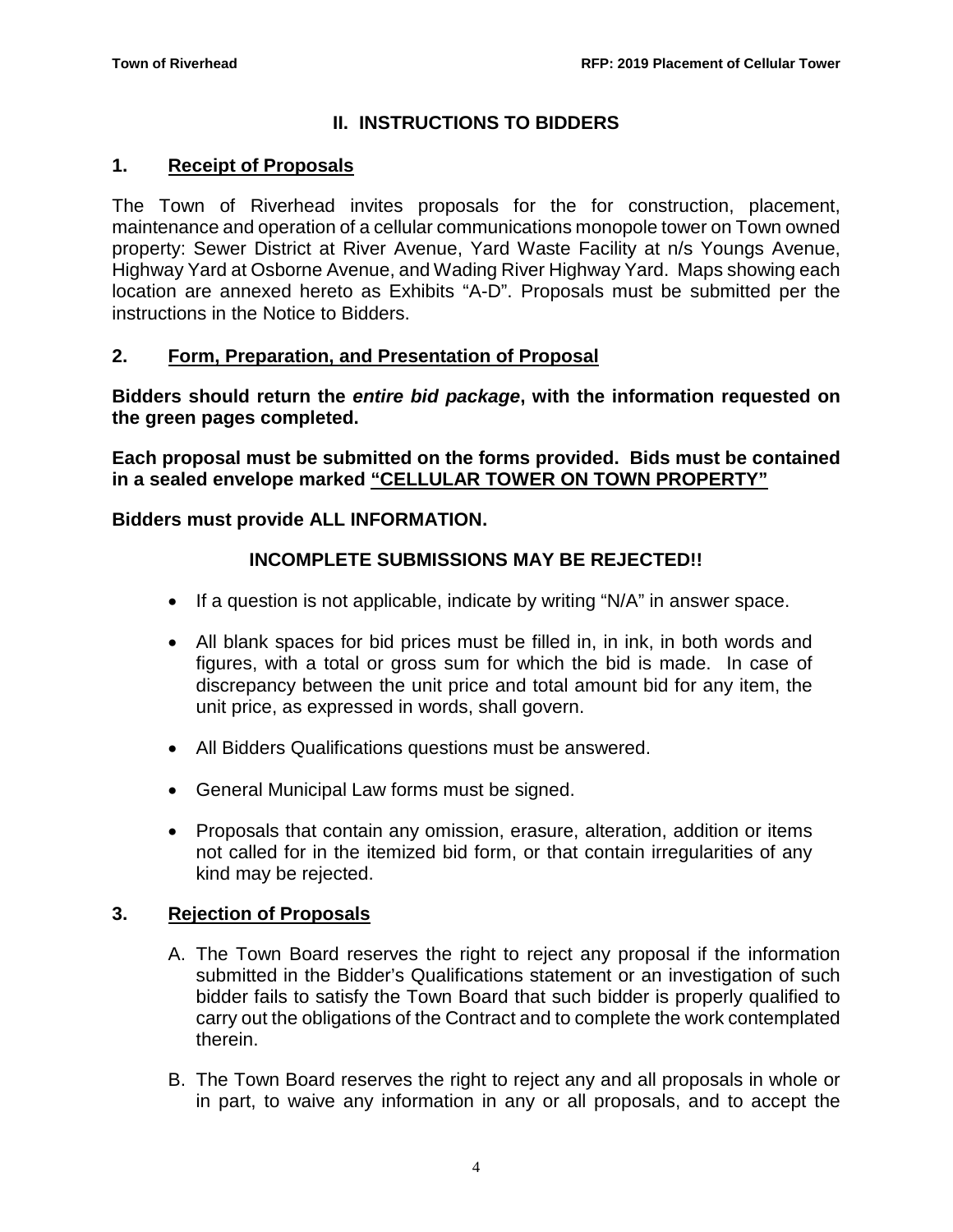proposal or part thereof which it deems most favorable to the Town after all proposals have been examined and/or checked. No proposal shall be withdrawn for a period of forty-five (45) days after being received.

# **4. Method of Award**

All proposals will be compared based on the totality of the bidder's presentation regarding the placement, maintenance and operation of the Cellular Towers on Property owned by the Town of Riverhead: Sewer District at River Avenue, Yard Waste Facility at n/s Youngs Avenue, Highway Yard at Osborne Avenue, and Wading River Highway Yard. Maps showing each location are annexed hereto as Exhibits "A-D". The proposal may include one or more of the sites. The Town reserves the right to award the Contract to the bidder who, in the Town's sole determination, offers a proposal that outlines the most efficient and effective plan for managing the Project in the best interests of the Town.

# **5. Insurance Required By The Town of Riverhead**

- A. Workers' compensation Insurance, as required by Applicable Law, the coverage must be evidenced on a C-105.2 form or if exempt on the CE-200 form. If you have questions please visit [www.wcb.state.ny.us/main/forms.](http://www.wcb.state.ny.us/main/forms)
- B. Disability Benefits Insurance must be evidenced on a DB-102.1 form or if exempt on the CE-200 form. If you have questions please visit [www.wcb.state.ny.us/main/forms.](http://www.wcb.state.ny.us/main/forms)
- C. Comprehensive General Liability with a combined single limit for bodily injury and property damage of at least Two Million (\$2,000,000.00) Dollars per occurrence; Three Million (\$3,000,000.00) Dollars general aggregate with onpremises medical payments coverage of Ten Thousand (\$10,000.00) Dollars per person. Said policy shall include coverage for a) premises liability, b) completed operations, c) independent contracts and d) broad form property damage.

This contract will not be signed by the Town's Supervisor until all required insurances are received.

# **6. Town's Reservation of Rights**

### **The Town reserves all rights with respect to this RFP, including but not limited to the following:**

This RFP is not an offer or a binding commitment to contract on the part of the Town. The Town retains the right to postpone or cancel this RFP or to reject all proposals if the Town determines, in its sole discretion, the best interests of the Town will be served thereby. The Town further reserves the right to reject any proposal that is, in the Town's sole discretion, determined to be incomplete, non-responsive, purports to alter any required terms or conditions of this RFP, or that contains any other irregularities.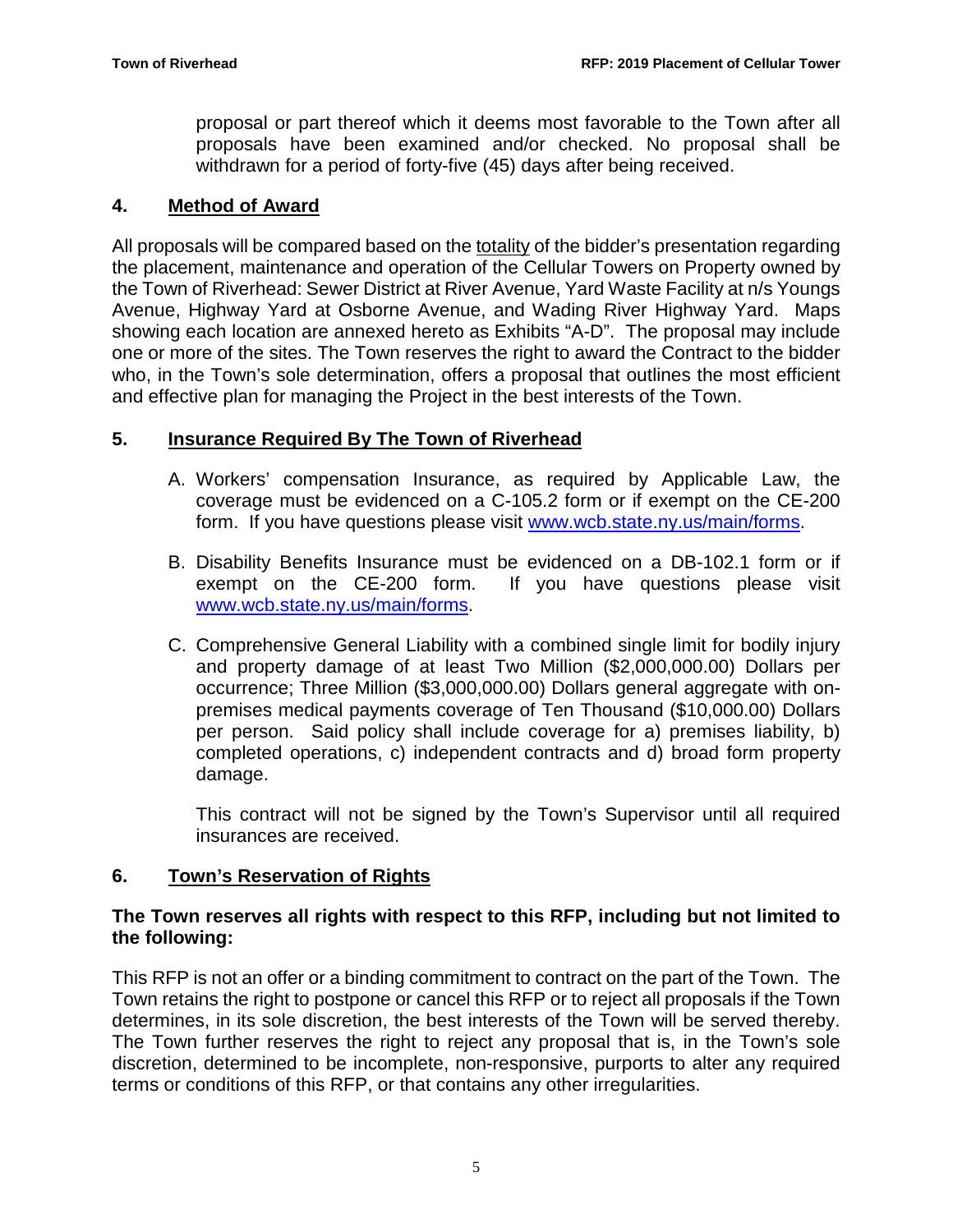The Town may make such investigation as the Town deems necessary to determine the responsibility of any bidder or to verify the ability of any bidder to perform the construction management services specified herein. The Town reserves the right to reject any proposal if the information requested by the Town is not submitted as required or if the information submitted by or the investigation of any bidder fails to satisfy the Town that the bidder is responsible or is qualified and capable of carrying out the obligations of the Contract.

Upon acceptance of a proposal, the Town shall, by letter, officially notify the successful bidder of said acceptance and, prior to the award of the Contract, enter into negotiations with the successful bidder. The Town retains the right to withdraw from such negotiations with the successful bidder and to rescind its acceptance of the successful bidder's proposal should the Town be unable to conclude the negotiations within thirty (30) business days following the official notification of acceptance.

Once negotiations have been completed, the Town will pass a resolution awarding the Contract, and the successful bidder will be required to sign the Contract/Lease and provide evidence of insurance and any additional documentation required by the Town. If the successful bidder refuses, fails, or neglects to sign the Contract or to provide evidence of required insurance or any other documentation required by the Town within ten (10) business days of receipt of a Notice of Award from the Town, the bidder shall be considered to have abandoned the Contract, and the Town shall have the right to rescind the award of the Contract.

The Town shall not be liable for any costs, expenses, or losses, including without limitation loss of business opportunity, claimed or incurred by any party in connection with the preparation or submission of a proposal in response to this RFP, or otherwise in connection with this RFP or its modification, postponement, or cancellation. All proposals become the property of the Town upon submission.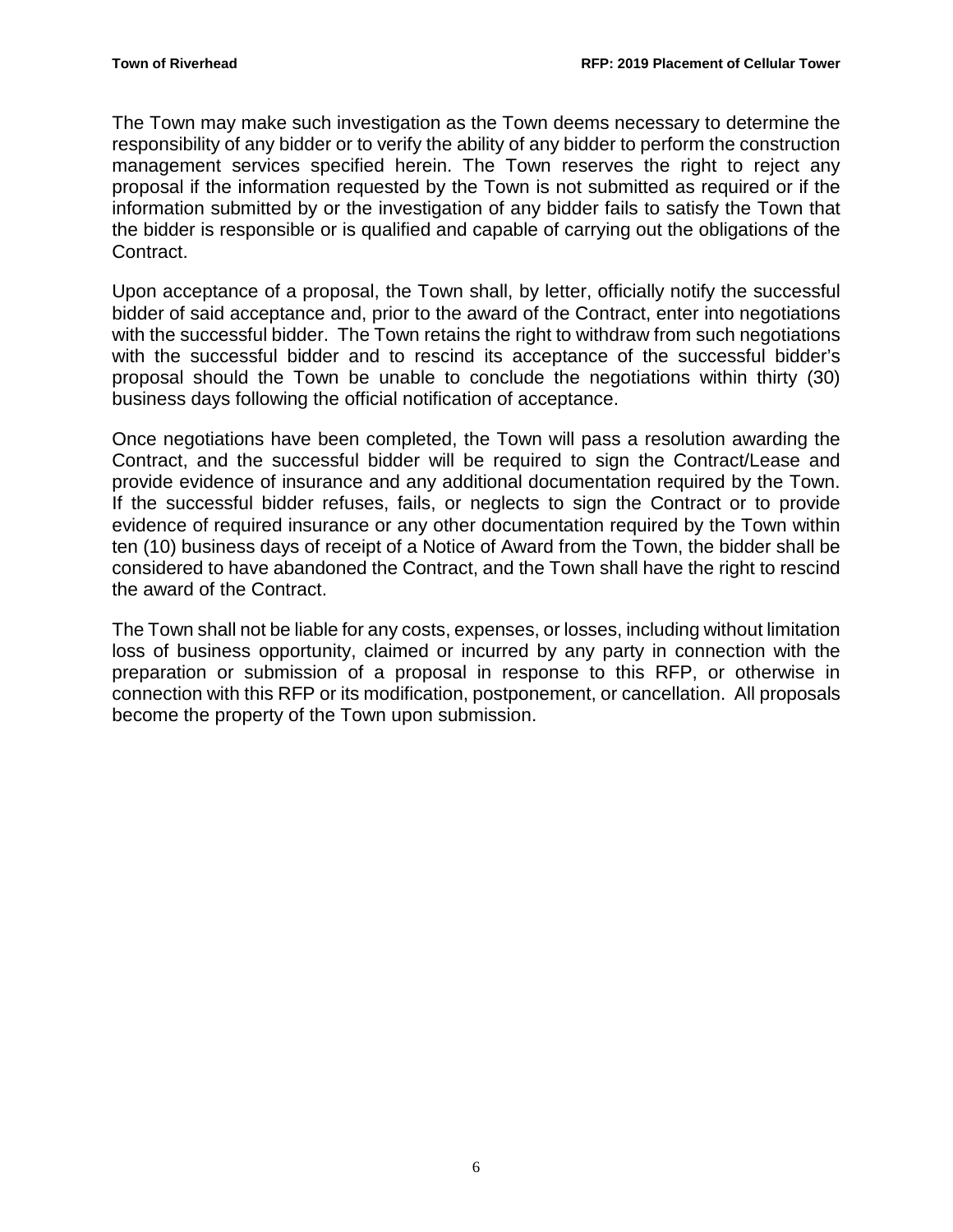## **III. SPECIFICATIONS**

#### **1. Summary**

The Town of Riverhead, hereinafter referred to as the "Town," is requesting proposals from all qualified parties interested in construction, placement, operation and maintenance of a cellular communications monopole tower located or described as Sewer District at River Avenue, Yard Waste Facility at n/s Youngs Avenue, Highway Yard at Osborne Avenue, and Wading River Highway Yard. Maps showing each location are annexed hereto as Exhibits "A-D".

Note, the proposal may include one or more than one site. The Offeror/Lessee shall be responsible for all permitting and improvements necessary and related to construction, placement, operation and maintenance of a cellular communications monopole tower. The term "Offeror" as used herein shall refer to individuals, firms or organizations submitting proposals in response to this Request for Proposals (RFP). The term "Contractor" or "Provider" is also used to describe the successful offeror(s) in the context of providing services under a contract resulting from this RFP.

All responses received in response to this RFP will be evaluated on the criteria described herein.

**PLEASE NOTE:** All inquiries regarding the substantive terms or requirements of this RFP must be submitted in writing. Inquiries should be faxed to the Office of the Town Clerk, 631-727-3200 ext. 262 or fax at 631- 208-4034, and **must be received by no later than 11:00 am on September 27, 2019.** Responses to inquiries deemed appropriate by the Town will be issued in the form of addenda to the RFP and provided to all those who request or had previously received a copy of the RFP.

Officially issued written addenda from the Town shall be the **only** authorized method for communicating the clarification or modification of the requirements of this RFP. Interested parties may contact the Town of Riverhead to verify receipt of the RFP and any addenda.

Bidders must submit one original bid proposal. The original must be sealed and clearly marked. All attached certificates must be completed and signed in compliance with the provisions of Section 103-d of the New York State General Municipal Law (Statement of Non-Collusion in Bids); New York State Finance Law 139-L (\*effective January 1, 2019 workplace policy for sexual harassment prevention see also Labor Law 201-G); and New York State Finance law §165-a (Iran Divestment Act). Note, with respect to the Iran Divestment Act Certification, each bidder and each person signing on behalf of any bidder certifies, and in the case of a joint bid each party thereto certified as to its own organization, under penalty of perjury, that to the best of its knowledge and belief that each bidder is not on the list created pursuant to paragraph (b) of subdivision 3 of section of 165-a of the State Finance Law. All bids must be filled out in ink, or be typewritten. Bids submitted in pencil will be rejected as unresponsive. Bids which have been corrected by white out or cross out, and have not been initialed and/or dated will be rejected as unresponsive. Bid Responses may be rejected if they show any omission, irregularity, alteration of form, addition, condition, unresponsiveness, or unbalance. Samples may be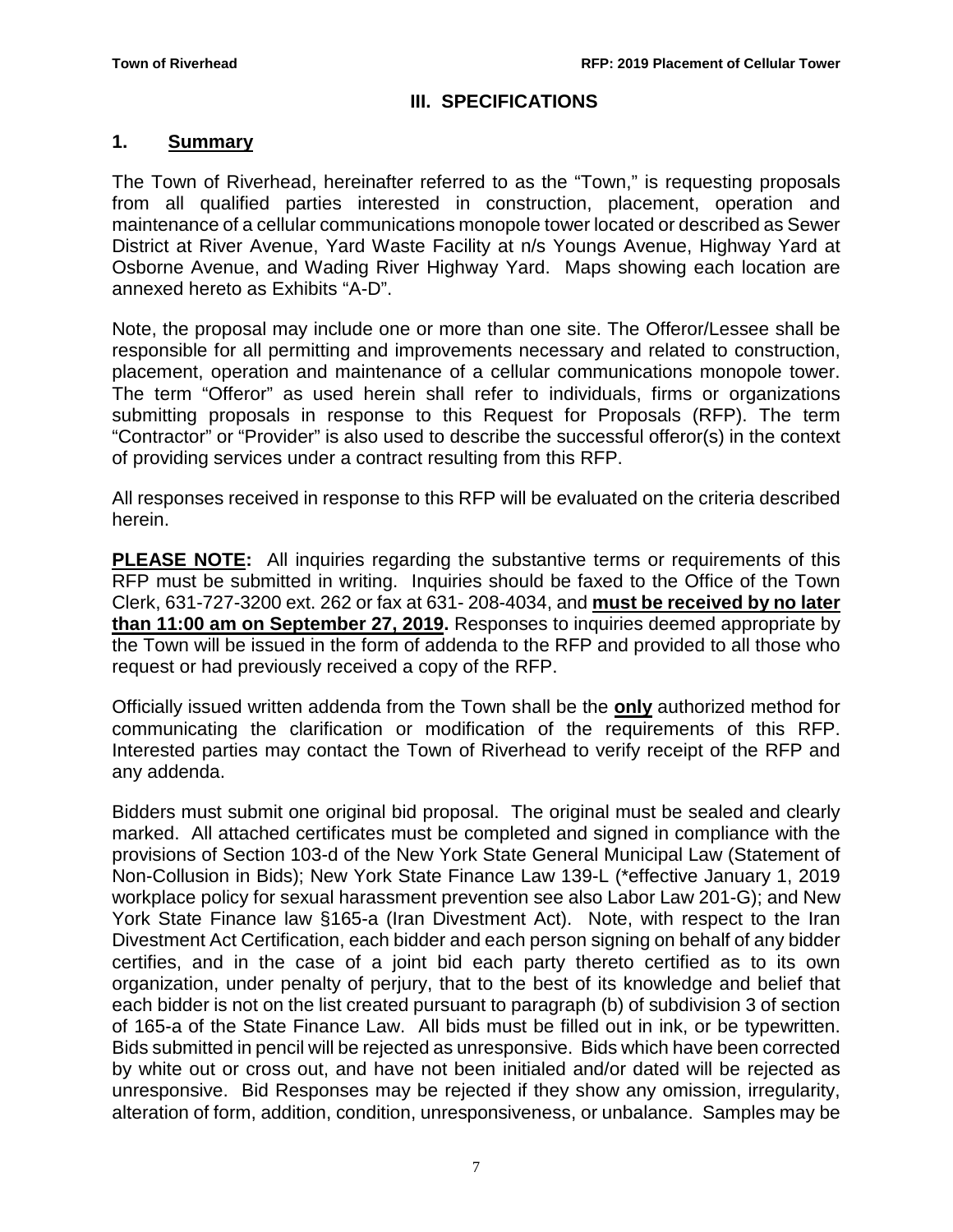requested by the Town for the purpose of product evaluation. It is understood that samples will be provided at no charge to the town and will be returned, when requested, within 30 days after the valuation is completed, at the expense of the vendor. All samples left longer than 30 days after the evaluation period will be discarded.

## **General Conditions**

- A. Prime Responsibility: The selected Contractor will be required to assume full responsibility for all services and activities offered in its/their proposal, whether or not provided directly. Further, the Town will consider the selected Contractor to be the sole point of contact with regard to contractual matters, including payment of any and all lease payments, monthly revenues or charges relating to use of utilities etc. resulting from the contract.
- B. Assurance: Any contract awarded under this RFP must be carried out in full compliance with Title VI and VII of the Civil Rights Act of 1964 as amended, and Section 504 of the Rehabilitation Act of 1973 as amended. The Provider must guarantee that services provided will be performed in compliance with all applicable local, county, state and federal laws and regulations pertinent to this project. The Contractor shall bear all expenses for licenses, permits and/or authorizations for Contractor's use of the premises, from all applicable federal, state or local authority, including zoning and land use authorities, the Federal Communications Commission ("FCC") and such any and other approvals required by local, county, state or federal agencies. The Town will grant Contractor the right of access to the subject property to perform surveys, soil tests and other engineering procedures or environmental investigations on the property necessary to determine that the Contractor's use of the property will be compatible with Contractor's engineering specifications, system design, operations and government approval. Contractor shall have the right to enter the Town's property to conduct tests and studies, at Contractor's expense, to determine the suitability of the Leased Space for Contractor's intended use. The tests may include, without limitation, surveys, soil tests, environmental assessments and radio wave propagation measurements.
- C. Independent Contractor: In performance of the work, duties and obligations assumed by the Offeror, it is mutually understood and agreed that the Contractor, including any and all of the Contractor's officers, agents and employees, will at all times be acting and performing in an independent capacity and not as an officer, agent, servant, employee, joint venture, partner or associate of the Town.
- D. The Town reserves the right to reject any and all proposals; to negotiate specific terms, conditions, compensation, and provisions on any contracts that may arise from this solicitation; to waive any informalities or irregularities in the proposals; and to accept the proposal(s) that appear(s) to be in the best interest of the Town. In determining and evaluating the proposals, lease and revenues will not necessarily be controlling; the experience of those who will be providing services under the contract, quality, type of structure i.e. monopole/flagpole, height of structure, locating/placing/size requirements and screening of and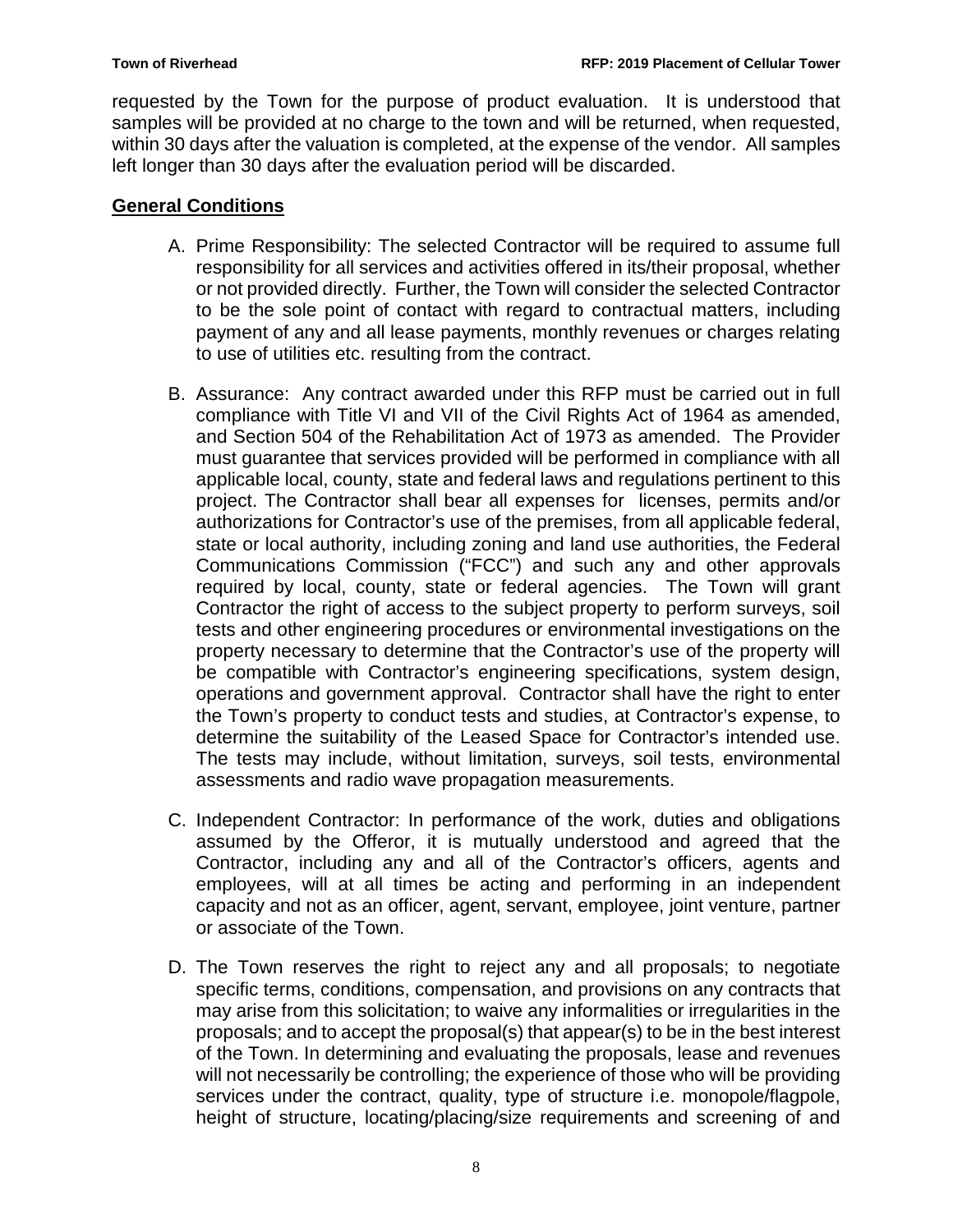security of equipment, site demands and design, minimize impact on surrounding area, provide safe interference-free environment, suitability of the services offered, and the reputation of Offerors will be considered, along with other relevant factors.

- E. The Town reserves the right to:
	- Request clarification of any submitted information;
	- Not enter into any agreement;
	- Not to select any Offerors;
	- Amend or cancel this process at any time;
	- Interview Offerors prior to award and request additional information during the interview;
	- Negotiate a multi-year contract or a contract with an option to extend the duration;
	- Award more than one contract if it is in the best interest of the Town; and/or
	- Issue similar RFPs in the future.
- F. Qualified Offerors must be prepared to enter into a contract with the Town. The contract will incorporate many standards, terms and conditions referenced in this RFP. Portions of this RFP and the Offeror's proposal may be made part of any resultant contract and incorporated in the contract.
- G. Prior to commencement of services, the Contractor must provide evidence of the following insurance coverages further detailed in 3(A)(1)(a)(c) Operations, Subsection "J" below: Workers' compensation, Disability, Liability insurance to include bodily injury and injury to property in the amount of \$2,000,000 per occurrence, the Accord form is acceptable to evidence the liability coverage.
- H. The Contractor will be required to maintain the required coverages, at its sole cost and expense, throughout the entire term and any subsequent renewal terms of the contract.

#### **2. Background and Description of Services Required**

#### A. Background

The Town recognizes the growing need for increased cellular coverage in several areas in order to better serve the residents of the Town of Riverhead and has selected four locations as and for proposed cellular monopole tower sites.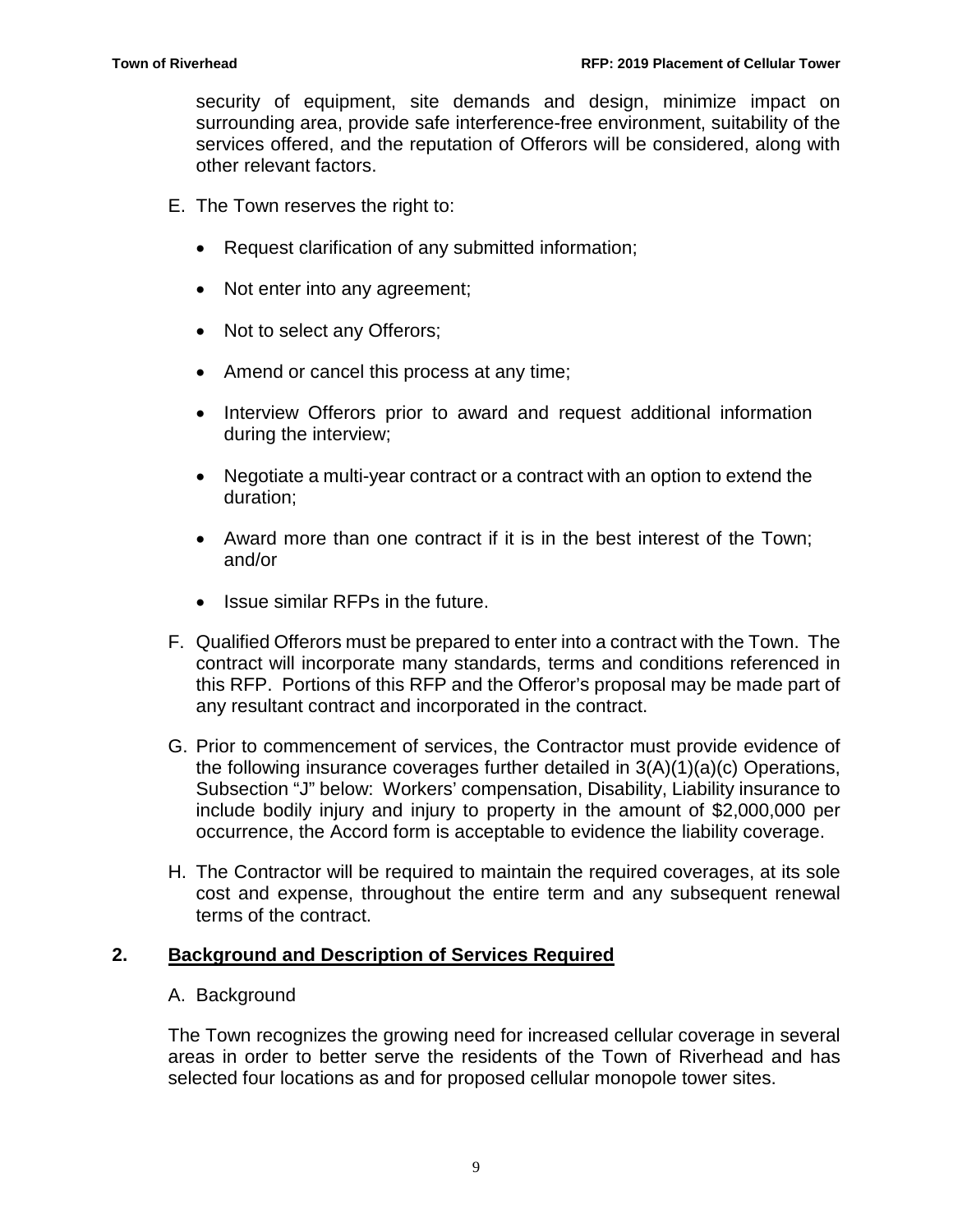In addition to increased cellular coverage, there are other benefits to the placement of these cellular towers within the Town of Riverhead. The citizens of the Town will benefit from enhanced emergency service as most police and emergency services transmit via wireless communications and the placement of whip antennas or other such antennas for uses described herein or such other municipal use. Cellular towers can fundamentally improve public safety and increase business production.

Each proposal shall audit the site and report as to the demand for cellular service at each location.

The Town of Riverhead is additionally interested in proposals that include "alternative tower structures" including flagpole, man-made trees, clock towers, bell steeples, light poles and similar alternative-design mounting structures that camouflage or conceal the presence of antennas or towers. The materials, colors, textures, screening and landscaping should blend the tower into the natural setting and/or building landscape.

B. Scope of Services to be Provided by the Contractor

1. Placement of Cellular Tower

Contractor shall lease property from the Town of Riverhead for the construction, maintenance and operation of a cellular tower. In addition as part of any lease agreement, the Town shall require the Offeror/Lessee, at Lessee's sole cost and expense, to provide and install up to four antennae for municipal use (police, fire, ambulance, etc). The Offeror must submit revenue proposal in the form of a fixed monthly amount, annual amount, proposed percentage of the lease revenue the Town would receive and/or a combination. The minimum acceptable revenue proposal will contain a monthly lease fee (or equivalent annual) to be paid to the Town for the land lease, plus any additional revenue to the Town based on Lesee's tenants occupying the town or on the revenue obtained by the offeror's subtenants.

The Contractor has the right, at its sole expense, to make the improvements on the Leased Space as it may deem necessary, including any improvements necessary for the construction and operation of the Tower and the other Structures, subject to all Town Code requirements. Contractor will be responsible for the cost of any site preparation work necessary to prepare the Leased Space to support the Structures. All Contractor's improvements, including but not limited to the Tower, prefabricated buildings, generators, fencing and all antennae, including any municipal/quasi-municipal whip antennae that may be installed by Contractor for the benefit of Town, and any other Structures will remain the property of the Contractor. The Tower and Structures may be used for the transmission, reception and relay of communication signals, including, without limitation, radio frequency signals.

Upon termination of this Contract/Lease, Contractor shall, to the extent reasonable, restore the Leased Space to its original condition at the commencement of this Lease, except for ordinary wear and tear and damages by the elements or damages over which Contractor had no control.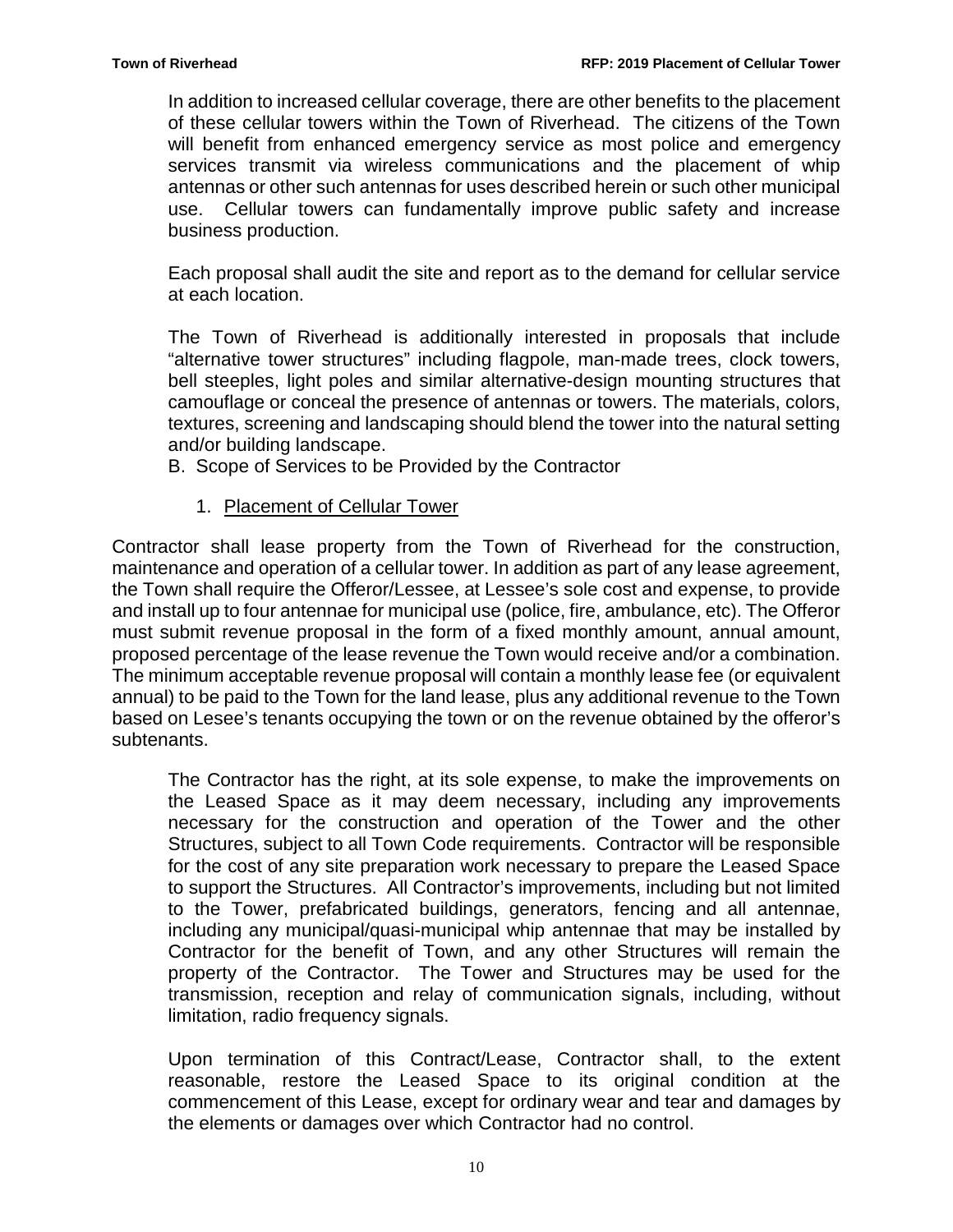Contractor will pay for all water, gas, heat, light, power, telephone service, and other public utilities furnished to the Leased Space and used by Contractor throughout the term of the Lease, and all other costs and expenses of every kind whatsoever in connection with the use, operation and maintenance of the Leased Space and all activities conducted thereon.

Contractor will pay any personal property taxes assessed on or any portion of the taxes attributable to the Structures. Contractor will pay when due all real property taxes and all other fees and assessments attributable to the Leased Space. In addition, Contractor will pay, as additional Rent, any increase in real property taxes levied against the Leased Space which is directly attributable to Contractor's use of the Leased Space, and Town agrees to furnish proof of the increase to Lessee.

Contractor shall use best efforts to maintain the Leased Space in good condition and state of repair. Except insofar as Contractor is made responsible by this Lease, Town will maintain the premises surrounding the Leased Space in good condition and state of repair.

#### Insurance & Bond

- a. Contractor, at all times during the term(s) of this Contract/Lease, will maintain in full force a comprehensive public liability insurance policy covering all of its operations, activities, liabilities and obligations on the Leased Space, having limits not less than two million dollars (\$2,000,000.00). Contractor's liability certificate shall name Town as an additional insured. On or before the commencement date, Contractor will give Town a certificate of insurance evidencing that such insurance is in effect. Contractor shall deliver to Town a renewal certificate evidencing that such insurance is in effect within ten (10) business days of Town's request for such certificate. The insurance policy shall be issued by an insurance company authorized to do business in the state in which the Leased Space is located and shall provide thirty (30) days prior written notice to the Town of any cancellation of such policy.
- b. The Contractor shall provide Workers' compensation and disability insurance as may be required by law for any person working at the project sites or performing services for the Contractor required to be performed under the Contract with the Town. Certificates of such insurance shall be filed annually with the Town Clerk.
- c. The successful bidder will be required to procure and pay for, at his/her expense, the following types of insurance with limits of coverage as further specified in the General Contract Provisions:
	- i) Workers' compensation Insurance, as required by Applicable Law, the coverage must be evidenced on a C-105.2 form or if exempt on the CE-200 form. If you have questions please visit [www.wcb.state.ny.us/main/forms.](http://www.wcb.state.ny.us/main/forms)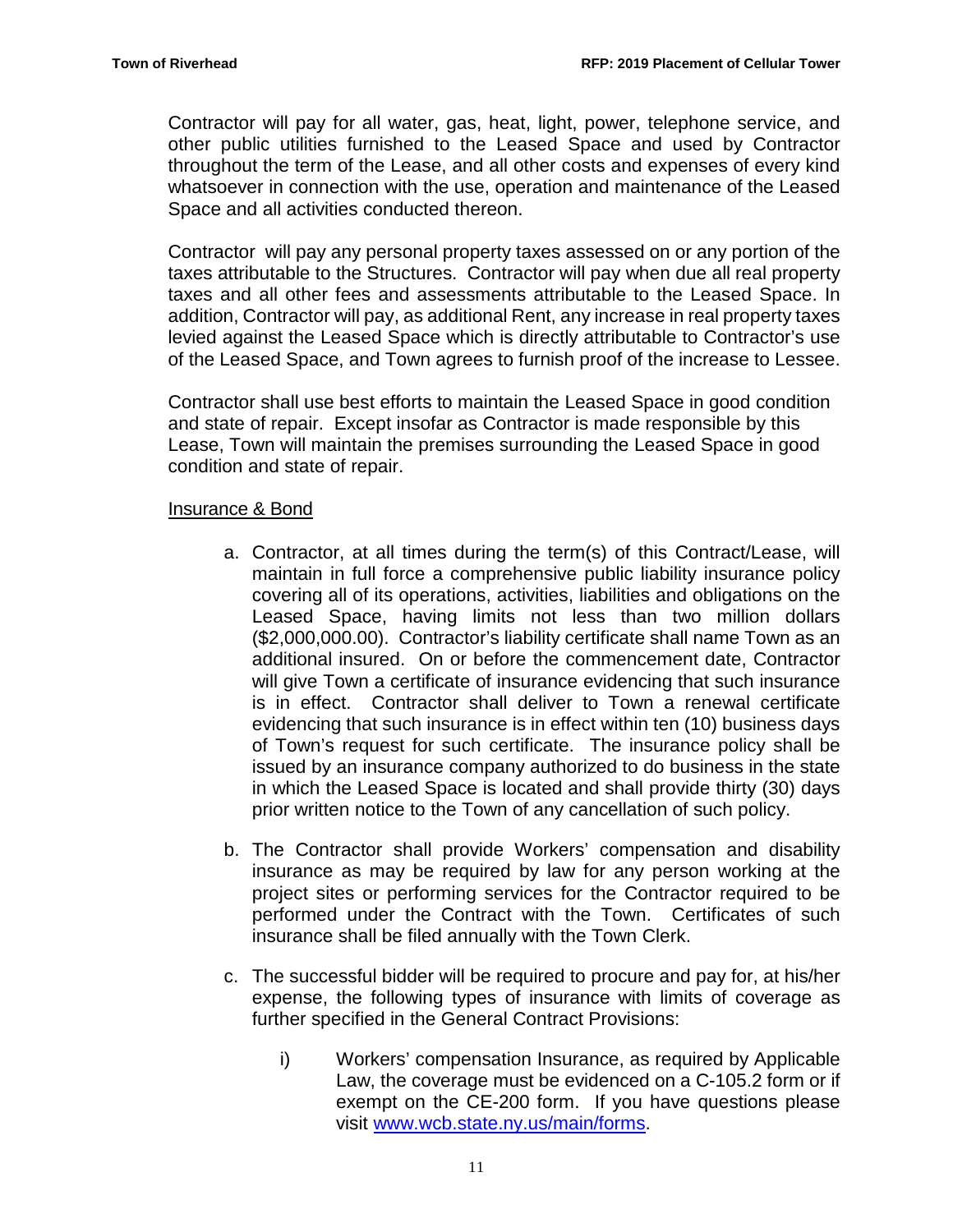- ii) Disability Benefits Insurance must be evidenced on a DB-102.1 form or if exempt on the CE-200 form. If you have questions please visit [www.wcb.state.ny.us/main/forms.](http://www.wcb.state.ny.us/main/forms)
- iii) Comprehensive General Liability with a combined single limit for bodily injury and property damage of at least Three Million (\$2,000,000.00) Dollars per occurrence; Three Million (\$5,000,000.00) Dollars general aggregate with on-premises medical payments coverage of Ten Thousand (\$10,000.00) Dollars per person. Said policy shall include coverage for a) premises liability, b) completed operations, c) independent contracts and d) broad form property damage.

The Town will be named as an additional insured on the Liability policy.

A contract will not be signed by the Town's Supervisor until all required insurances are received.

d. As an assurance that it will faithfully and fully perform each and every obligation, duty, and responsibility provided for herein and in the eventual contract, the Contractor, prior to the effective date of the contract, shall deposit with the Town Clerk the sum of \$50,000. In the event of any default by the Contractor in any of the terms and conditions of the contract, the Town shall give written notice thereof to the Contractor, whereupon the Contractor shall have ten (10) days from the receipt of such notice to cure the default. If the Contractor shall fail to cure said default, the Town may cure such default by which means it deems advisable and pay the cost and expense thereof from said sum deposited with the Town Clerk. In the event that the Contractor denies such default, such dispute shall be resolved by mediation. In the event that the mediation is unsuccessful, such dispute shall be resolved by arbitration through the American Arbitration Association or such other organization as is agreeable to the parties upon the application of either party. In the event the Contractor faithfully and fully performs each and every obligation on its part to be performed then at the expiration of the Contract according to its terms, said deposit shall be paid over to the Contractor.

#### (C) Miscellaneous

a. The Contractor hereby represents that it is legally qualified to perform all the duties on its part to be performed under the terms and conditions of the contract, specifically Contractor is duly licensed by the Federal Communications Commission and proposed towers for each location meet the FCC emission standards.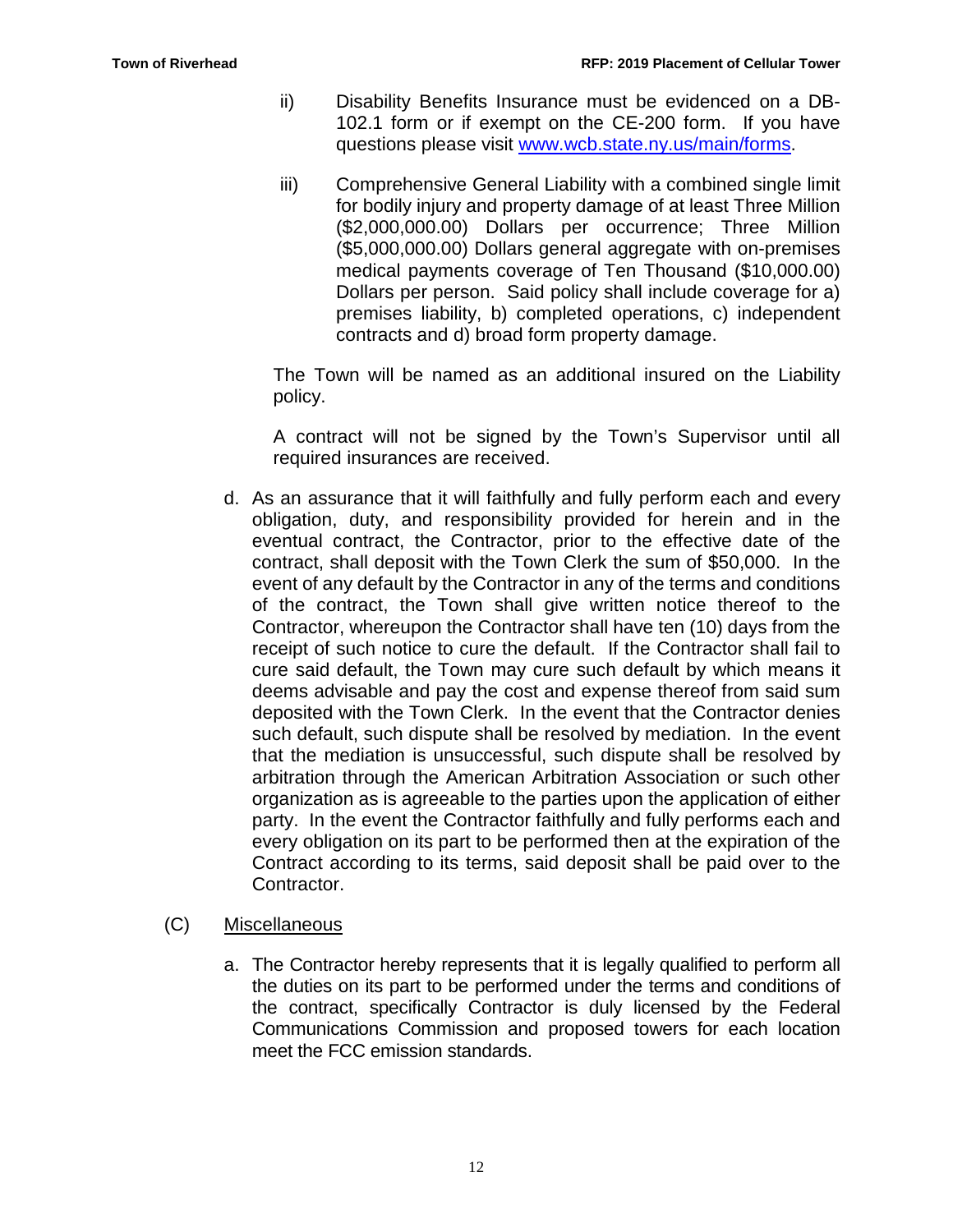- b. The Contractor shall keep on file with the Town Clerk and deliver upon the execution of the Contract, copies of the license issued by the FCC to Contractor and Certificate of Incorporation and current Bylaws.
	- c. Term of the agreement will be for a minimum of three (3) years and a maximum of five (5) years, with a provision permitting the renewal of the original term of the lease for up to three successive terms . Either party may terminate the contract for any reason by giving six months written notice to the other.
	- d. The Town reserves the right to make inspections of the leased site to assure compliance with the scope of work outlined above and ensure that construction, site modifications, radio frequency exposure level verification and site audits are in compliance with the contract/lease.
- e. Nothing shall be found to construe the parties of the contract as partners or authorize either party to contract any debt liability or obligation for or against or on behalf of the other party of the contract. Neither the Town, nor the Contractor, shall be considered as the agent of the other nor shall either have the right to bind the other in any manner whatsoever and the contract shall not be deemed or construed as a contract of agency. The Contractor shall be deemed throughout the term hereof as an independent contractor and as such be liable for its own acts.
- f. The Contractor shall protect, save, and keep the Town harmless and indemnify the Town from and against any and all claims, losses, costs, damages, suits, judgments, penalties, expenses, and liabilities of any kind or nature whatsoever arising directly or indirectly out of or in connection with the performance by the Contractor of the terms and conditions of the contract. Contractor shall defend and indemnify Town from and against any and all claims, demands, payments, suits, actions, recoveries, judgments, costs and expenses, including without limitation, attorney's fees in connection therewith, of every nature, including but not limited to claims for bodily injury or death, by any third party, and by or on behalf of the contractors, agents, servants or employees, arising out of or in connection with this contract/lease. Town will not be responsible for any loss or damage to equipment owned by Lessee which might result from tornadoes, lightning, wind storms or other Acts of God and except for willful misconduct, neither Town nor Contractor will in any event be liable in damages for each other's business loss, business interruption or other consequential damages of whatever kind or nature, regardless of the cause of the damages, and each party, and anyone claiming by or through them, expressly waives all claims for the damages.
- g. In the event that either party defaults in fulfilling any of the terms or conditions of the contract, the other party may give one (1) year written notice of its intention to terminate the contract and, thereupon at the expiration of such one (1) year, if the condition or conditions which form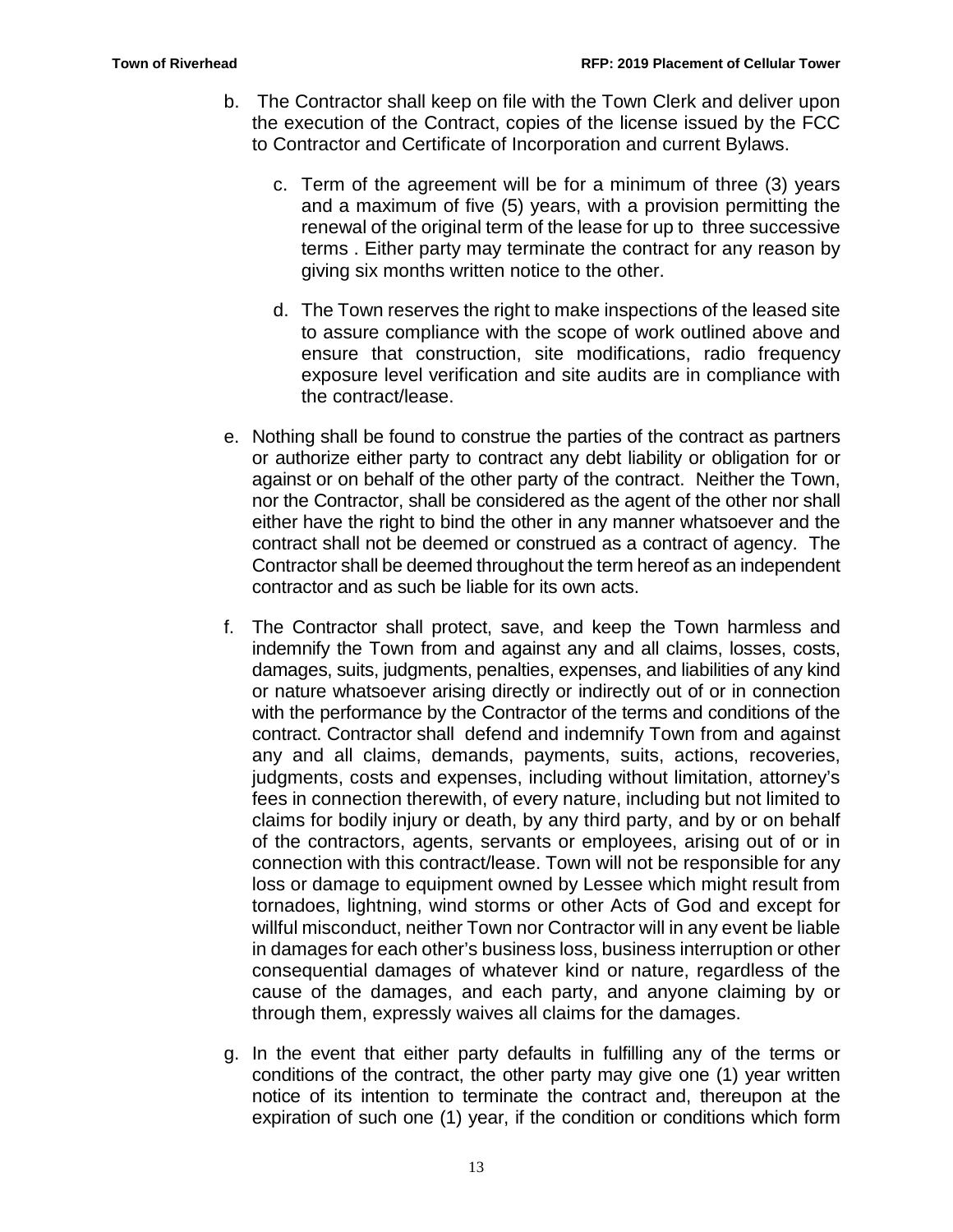the basis of the notice continue to exist, the contract shall terminate completely as if that day were the day definitely fixed for the expiration of the contract. In the event the defaulting party denies such default, such dispute shall be resolved by arbitration through the American Arbitration Association or such other organization as is agreeable to the parties. In the event of such termination, the Contractor shall forthwith surrender the property occupied by it and deliver to the Town any and all Town property in its possession whereupon the Contractor shall have no further rights or responsibilities hereunder except to remove its property as provided herein.

h. The Contractor shall not assign the contract or subcontract or otherwise engage any other organization to perform the work and services to be performed hereunder without the express written approval of the Town, except the Contractor may sublet all or part of the Leased Space for the purpose of siting wireless providers. Contractor must obtain the approval of Town to assign or transfer this Lease in whole or in part.

### **3. Proposal Content and Format Requirements**

- A. Cover Sheet \*For Each Site
	- 1. Provide the full legal name of the Contractor who will execute the contract. Provide specific information concerning the Offeror, including: the proposing entity's legal name, type of entity, and Federal Tax ID Number.
	- 2. The cover sheet must be signed by an owner, corporate officer, or agent authorized by the Offeror.
- B. Description of Services, Background and Staff
	- 1. Services
		- a. Itemize the complete list of services to be provided.
		- b. Note instances where services exceed the scope or detail requested in this RFP.
		- c. Note instances where services offered do not meet the scope requested in this RFP.
		- d. Address instances where possible cost efficiencies may be gained, quality may be improved or the Town may otherwise benefit from adopting your proposal over the generally listed terms of this RFP.
	- 2. Background and Experience
		- a. Provide an overview of the types of work and history of your organization. Include a high level account of your qualifications as they relate to this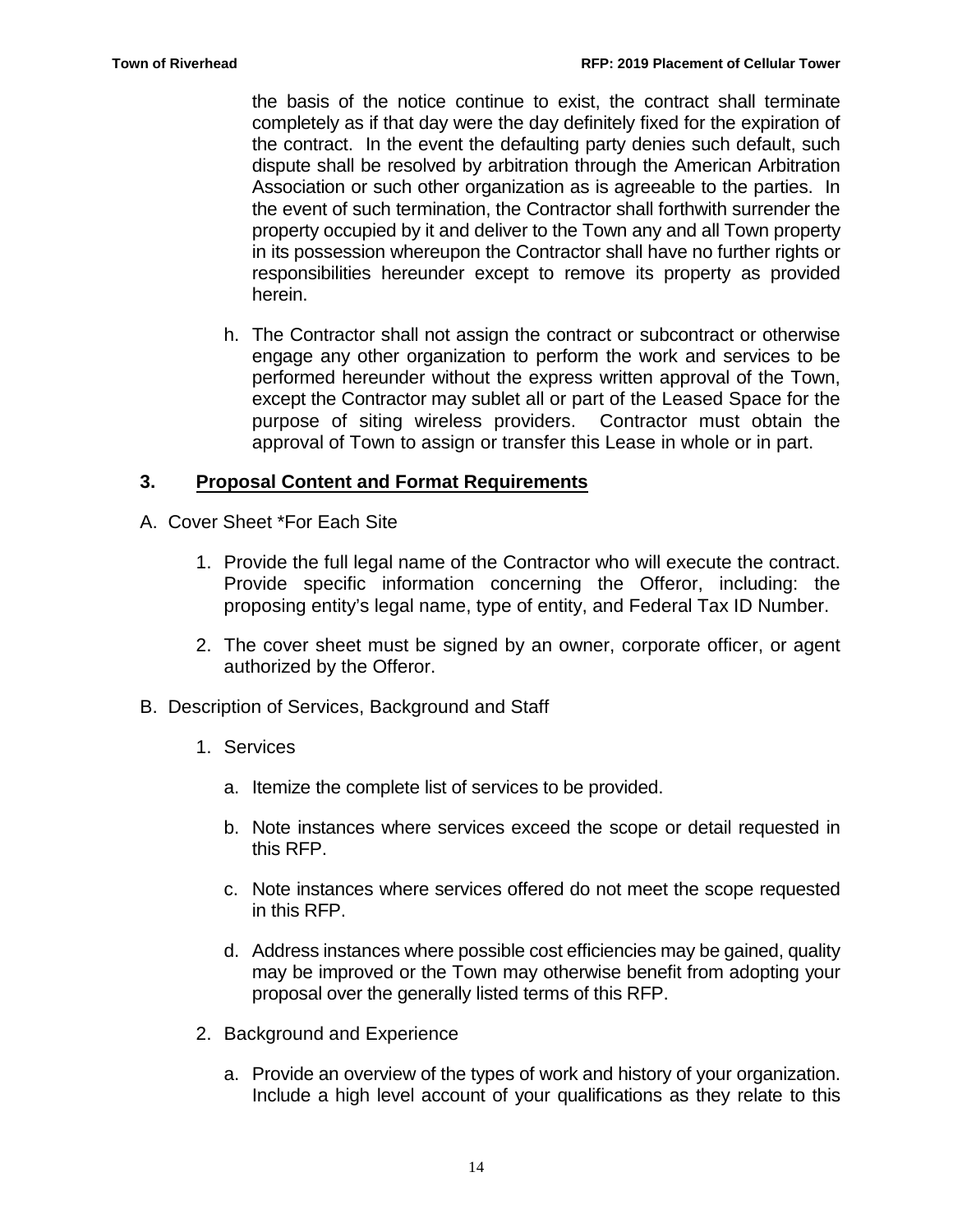proposal and how they qualify your organization to be the best fit for these services.

- b. Provide examples and references that substantiate experience in providing the types of service requested in this proposal. This needs to be detailed and verifiable.
- c. Please describe any current, pending or past litigation (within the last 10 years) that the Offeror has been, is, or is expected to be a party to.
- 3. Financial Stability

Provide documentation of the Offeror's financial stability. Three (3) years of audited financial statements would be ideal if available; however, the Town will consider other forms of documentation provided to meet this content requirement.

- C. Proposed Lease Information
	- 1. Indicate the desired term of the proposed lease agreement and any options to renew you may wish to have included in the agreement.
	- 2. Indicate the amount of rent and amount of revenue sharing you would be willing to pay to the Town for lease of the premises.

#### **4. Selection Procedures**

The Town will only consider proposals from qualified telecommunications aka wireless communications carriers.

Proposals will be evaluated on the criteria outlined in the PROPOSAL CONTENT AND FORMAT REQUIREMENTS section.

After an initial review of each of the proposals for completeness, the Offerors submitting the most highly rated proposals may be invited for interviews prior to final selection, to further elaborate on their proposals. The Town reserves the right to award a contract without holding interviews, in the event the written proposals provide a clear preference on the basis of the criteria described.

Should interviews be conducted, the same criteria will be used to select the final provider.

The Contractor selected for this project will be required to accept the Town's contract and to comply with insurance standards as deemed acceptable to the Town Attorney. No agreement with the Town is in effect until both parties have signed a contract.

#### **5. Inquiries**

Direct all inquiries regarding the proposal process or proposal submissions to: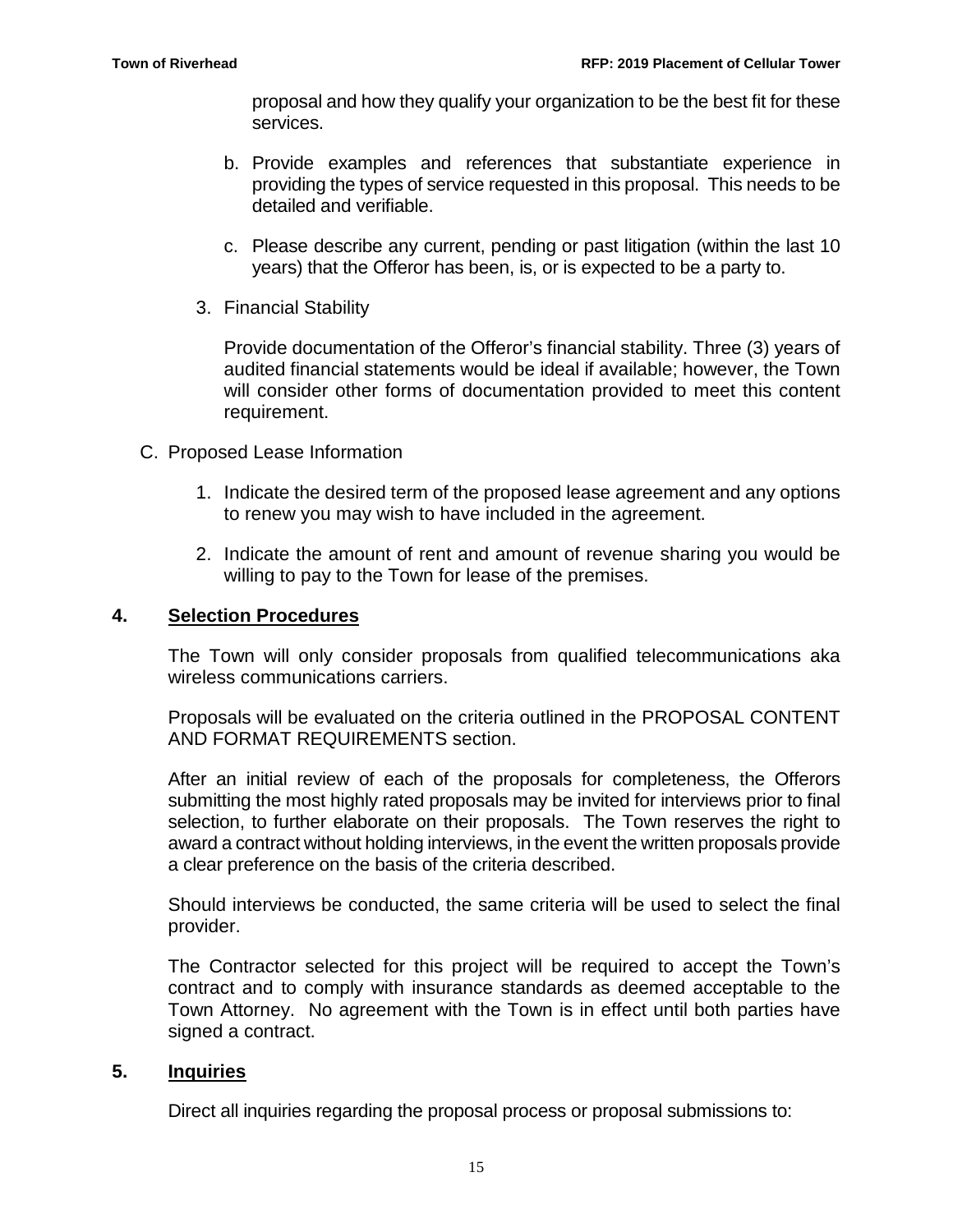Town Clerk Town of Riverhead 200 Howell Avenue Riverhead, New York 11901 631-727-3200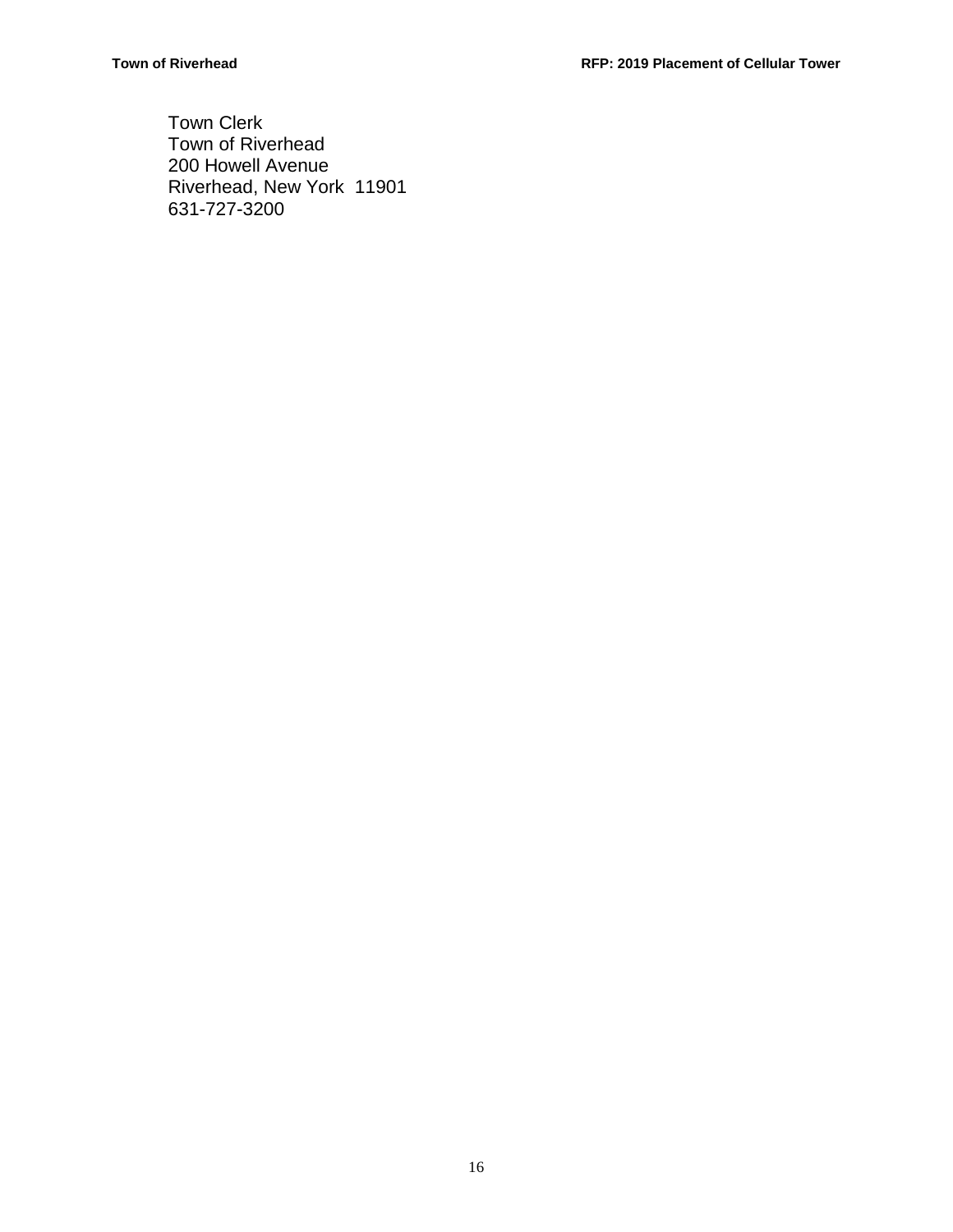# **IV. BIDDER QUALIFICATIONS**

All questions must be answered and the information given must be clear and comprehensive. If necessary, questions may be answered on separate attached sheets.

# **Section A.**

1. Name of Offeror/Organization: \_\_\_\_\_\_\_\_\_\_\_\_\_\_\_\_\_\_\_\_\_\_\_\_\_\_\_\_\_\_\_\_\_\_\_\_\_\_\_\_

- 2. Main Office Address:\_\_\_\_\_\_\_\_\_\_\_\_\_\_\_\_\_\_\_\_\_\_\_\_\_\_\_\_\_\_\_\_\_\_\_\_\_\_\_\_\_\_\_\_\_\_\_\_
- 3. When Organized: \_\_\_\_\_\_\_\_\_\_\_\_\_\_\_\_\_\_\_\_\_\_\_\_\_\_\_\_\_\_\_\_\_\_\_\_\_\_\_\_\_\_\_\_\_\_\_\_\_\_
- 4. If a Corporation, Indicate State Incorporated In:

# 5. **NAME OF PARTNERS HOME ADDRESS OF PARTNERS**

(If Bidder is a FIRM, state here the name and home address of each member thereof)

\_\_\_\_\_\_\_\_\_\_\_\_\_\_\_\_\_\_\_\_\_\_\_\_\_\_\_\_\_\_\_\_\_\_\_\_\_\_\_\_\_\_\_\_\_\_\_\_\_\_\_\_\_\_\_\_\_\_\_\_\_\_\_\_\_\_\_\_\_\_

\_\_\_\_\_\_\_\_\_\_\_\_\_\_\_\_\_\_\_\_\_\_\_\_\_\_\_\_\_\_\_\_\_\_\_\_\_\_\_\_\_\_\_\_\_\_\_\_\_\_\_\_\_\_\_\_\_\_\_\_\_\_\_\_\_\_\_\_\_\_

If Bidder is a CORPORATION, complete the information below:

Name and Address of President: \_\_\_\_\_\_\_\_\_\_\_\_\_\_\_\_\_\_\_\_\_\_\_\_\_\_\_\_\_\_\_\_\_\_\_\_\_\_\_\_\_\_\_

Name and Address of Vice President: \_\_\_\_\_\_\_\_\_\_\_\_\_\_\_\_\_\_\_\_\_\_\_\_\_\_\_\_\_\_\_\_\_\_\_\_\_\_\_

Name and Address of Secretary: \_\_\_\_\_\_\_\_\_\_\_\_\_\_\_\_\_\_\_\_\_\_\_\_\_\_\_\_\_\_\_\_\_\_\_\_\_\_\_\_\_\_\_

6. Does any other contractor, vendor or person have, hold, or may derive any actual or beneficial percentage of interest in any other form of ownership of the Offeror in an amount of 5% or more? Yes/No

If yes, please provide:

Name: 2008. 2008. 2008. 2008. 2008. 2008. 2008. 2009. 2008. 2009. 2009. 2009. 2009. 2009. 2009. 2009. 2009. 20

Address: \_\_\_\_\_\_\_\_\_\_\_\_\_\_\_\_\_\_\_\_\_\_\_\_\_\_\_\_\_\_\_\_\_\_\_\_\_\_\_\_\_\_\_\_\_\_\_\_\_\_\_\_\_\_\_\_\_\_\_\_\_\_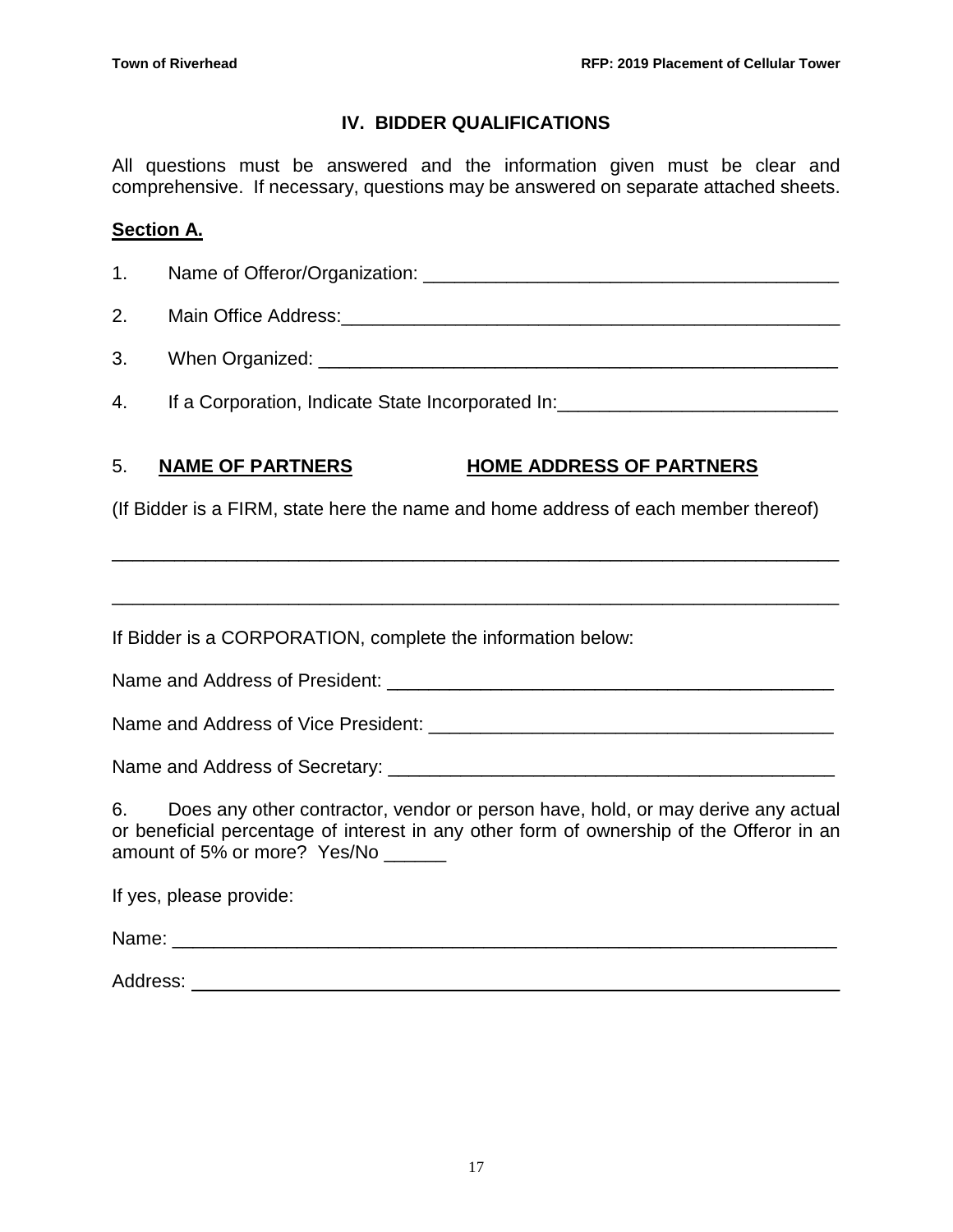#### **Section B.**

Provide information below regarding similar contracts held:

| <b>Organization Name:</b>  | Contact Person (Name and Phone Number): |
|----------------------------|-----------------------------------------|
|                            |                                         |
| <b>Amount of Contract:</b> | Date Completed:                         |
|                            |                                         |
|                            |                                         |

### **Section C.**

1. Have you ever failed to complete any contract awarded to you? Yes/No\_\_\_\_\_

2. Have you ever defaulted on a contract? Yes/No \_\_\_\_\_ If yes, state where and why:

3. Has any officer or partner of your organization ever been an officer or partner of some other organization that failed to complete a contract? Yes/No \_\_\_\_\_

\_\_\_\_\_\_\_\_\_\_\_\_\_\_\_\_\_\_\_\_\_\_\_\_\_\_\_\_\_\_\_\_\_\_\_\_\_\_\_\_\_\_\_\_\_\_\_\_\_\_\_\_\_\_\_\_\_\_\_\_\_\_\_\_\_\_\_\_\_\_

If yes, state name of individual, other organization and reason:

4. Has any officer or partner of your organization ever failed to complete a contract in his/her own name? Yes/No \_\_\_\_\_ If yes, state name and reason:

\_\_\_\_\_\_\_\_\_\_\_\_\_\_\_\_\_\_\_\_\_\_\_\_\_\_\_\_\_\_\_\_\_\_\_\_\_\_\_\_\_\_\_\_\_\_\_\_\_\_\_\_\_\_\_\_\_\_\_\_\_\_\_\_\_\_\_\_\_\_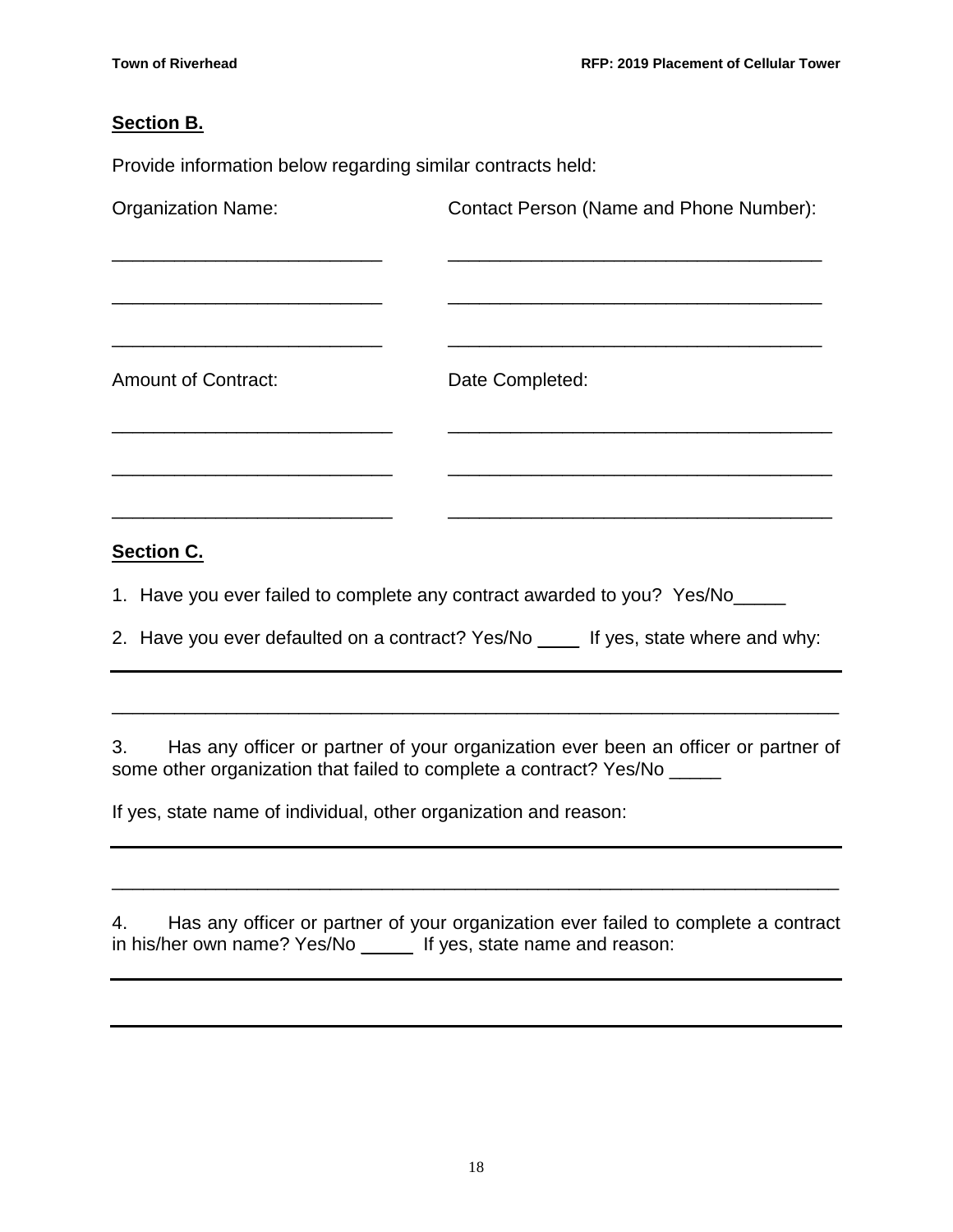5. In what other lines of business are you financially interested?

6. Who will personally supervise this contract?

| Name and Phone Number | Title |
|-----------------------|-------|
|                       |       |

7. Do you have, or can you obtain, sufficient personnel and equipment to perform this contract as required by the "Bid Proposal"? Yes/No \_\_\_\_\_\_

\_\_\_\_\_\_\_\_\_\_\_\_\_\_\_\_\_\_\_\_\_\_\_\_\_\_\_\_\_\_\_\_\_\_\_\_\_\_\_\_\_\_\_\_\_\_\_\_\_\_\_\_\_\_\_\_\_\_\_\_\_\_\_\_\_\_\_\_\_\_

\_\_\_\_\_\_\_\_\_\_\_\_\_\_\_\_\_\_\_\_\_\_\_\_\_\_\_\_\_\_\_\_\_\_\_\_\_\_\_\_\_\_\_\_\_\_\_\_\_\_\_\_\_\_\_\_\_\_\_\_\_\_\_\_\_\_\_\_\_\_

\_\_\_\_\_\_\_\_\_\_\_\_\_\_\_\_\_\_\_\_\_\_\_\_\_\_\_\_\_\_\_\_\_\_\_\_\_\_\_\_\_\_\_\_\_\_\_\_\_\_\_\_\_\_\_\_\_\_\_\_\_\_\_\_\_\_\_\_\_\_

8. Provide names and phone numbers of local (Long Island) government references: \_\_\_\_\_\_\_\_\_\_\_\_\_\_\_\_\_\_\_\_\_\_\_\_\_\_\_\_\_\_\_\_\_\_\_\_\_\_\_\_\_\_\_\_\_\_\_\_\_\_\_\_\_\_\_\_\_\_\_\_\_\_\_\_\_\_\_\_\_\_

\_\_\_\_\_\_\_\_\_\_\_\_\_\_\_\_\_\_\_\_\_\_\_\_\_\_\_\_\_\_\_\_\_\_\_\_\_\_\_\_\_\_\_\_\_\_\_\_\_\_\_\_\_\_\_\_\_\_\_\_\_\_\_\_\_\_\_\_\_\_

\_\_\_\_\_\_\_\_\_\_\_\_\_\_\_\_\_\_\_\_\_\_\_\_\_\_\_\_\_\_\_\_\_\_\_\_\_\_\_\_\_\_\_\_\_\_\_\_\_\_\_\_\_\_\_\_\_\_\_\_\_\_\_\_\_\_\_\_\_\_

9. Provide contact names and phone numbers for emergencies that require an immediate response:

Day: \_\_\_\_\_\_\_\_\_\_\_\_\_\_\_\_\_\_\_\_\_\_\_\_\_\_\_\_\_ Night: \_\_\_\_\_\_\_\_\_\_\_\_\_\_\_\_\_\_\_\_\_\_\_\_\_\_

10. List all major equipment you will utilize to perform all work. Indicate whether you currently own or lease the equipment, or will lease it (attach a separate sheet if necessary).

\_\_\_\_\_\_\_\_\_\_\_\_\_\_\_\_\_\_\_\_\_\_\_\_\_\_\_\_\_\_\_\_\_\_\_\_\_\_\_\_\_\_\_\_\_\_\_\_\_\_\_\_\_\_\_\_\_\_\_\_\_\_\_\_\_\_\_\_\_\_

\_\_\_\_\_\_\_\_\_\_\_\_\_\_\_\_\_\_\_\_\_\_\_\_\_\_\_\_\_\_\_\_\_\_\_\_\_\_\_\_\_\_\_\_\_\_\_\_\_\_\_\_\_\_\_\_\_\_\_\_\_\_\_\_\_\_\_\_\_\_

\_\_\_\_\_\_\_\_\_\_\_\_\_\_\_\_\_\_\_\_\_\_\_\_\_\_\_\_\_\_\_\_\_\_\_\_\_\_\_\_\_\_\_\_\_\_\_\_\_\_\_\_\_\_\_\_\_\_\_\_\_\_\_\_\_\_\_\_\_\_

11. Successful Offeror shall provide the Town, at the signing of the contract, the following information:

- a. Table of Organization of the CONTRACTOR showing the names and addresses of all individuals serving on the Board of Directors or comparable body of the CONTRACTOR.
- b. Proof of financial capability and a detailed financial statement.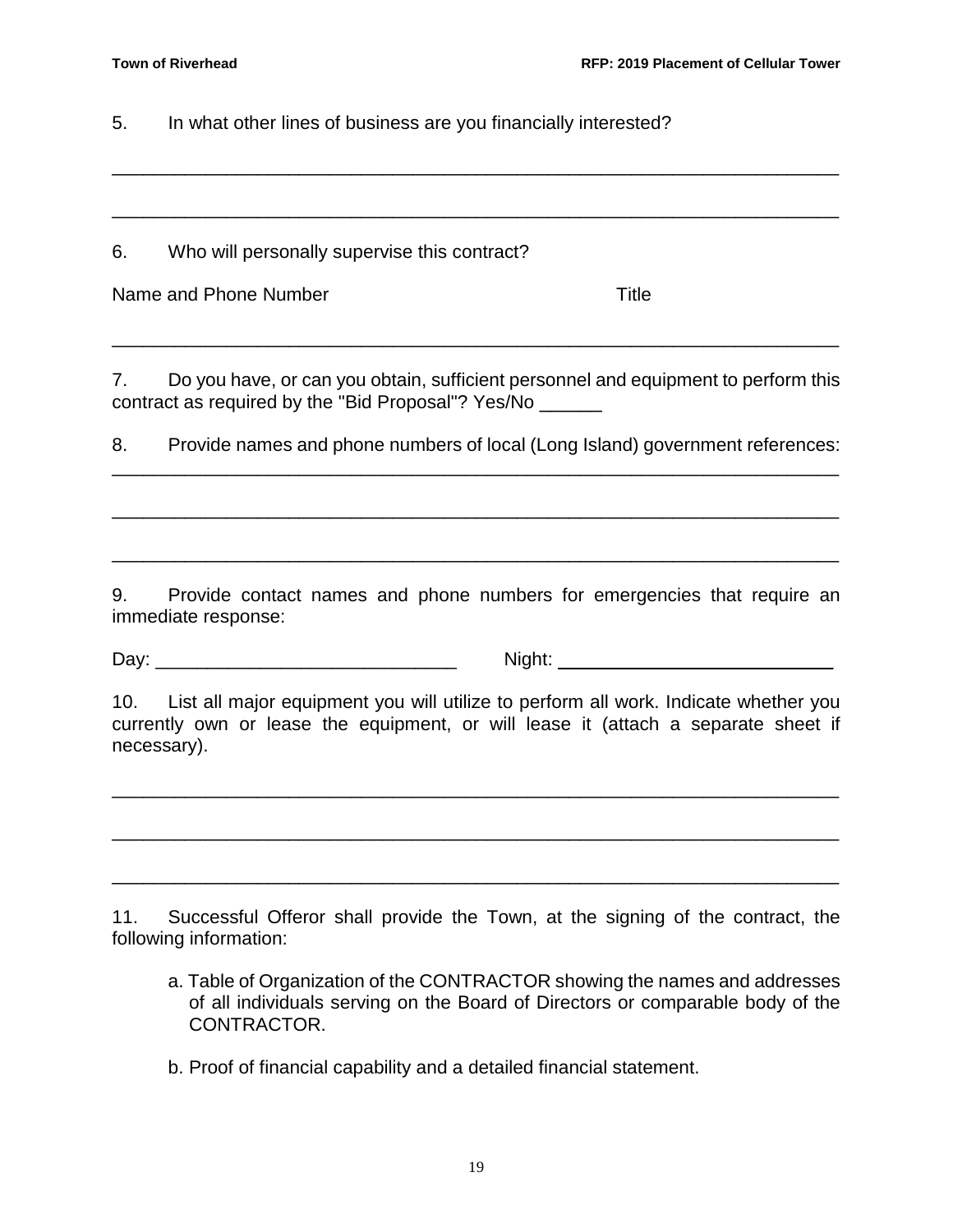#### **Section D.**

|                                                                                  | (*Delete phrases that are not applicable)                                      |               |  |  |  |
|----------------------------------------------------------------------------------|--------------------------------------------------------------------------------|---------------|--|--|--|
|                                                                                  |                                                                                |               |  |  |  |
| (an officer or agent of the corporate applicant) namely its ____________________ |                                                                                |               |  |  |  |
|                                                                                  | corporate interest) (swears) or (affirms) under the penalties of perjury that: |               |  |  |  |
|                                                                                  | 1. The following persons have a direct or indirect interest in this bid:       |               |  |  |  |
| NAME                                                                             | <b>ADDRESS</b>                                                                 | DATE OF BIRTH |  |  |  |
|                                                                                  |                                                                                |               |  |  |  |
|                                                                                  |                                                                                |               |  |  |  |
|                                                                                  |                                                                                |               |  |  |  |

(In case of corporations, all officers of the corporation and stockholders owning more than 5% of the corporate stock must be listed. Attach an additional sheet, if necessary).

2. The following person(s) listed immediately above are related by blood or marriage to an officer or employee of the OWNER. Attach an additional sheet, if necessary.

NAME RELATIONSHIP NAME/POSITION OF EMPLOYEE/OFFICER

\_\_\_\_\_\_\_\_\_\_\_\_\_\_\_\_\_\_\_\_\_\_\_\_\_\_\_\_\_\_\_\_\_\_\_\_\_\_\_\_\_\_\_\_\_\_\_\_\_\_\_\_\_\_\_\_\_\_\_\_\_\_\_\_\_\_\_\_\_\_ False statements made herein are punishable as a Class A misdemeanor pursuant to 210.45 of the Penal Law.

\_\_\_\_\_\_\_\_\_\_\_\_\_\_\_\_\_\_\_\_\_\_\_\_\_\_\_\_\_\_\_\_\_\_\_\_\_\_\_\_\_\_\_\_\_\_\_\_\_\_\_\_\_\_\_\_\_\_\_\_\_\_\_\_\_\_\_\_\_\_

\_\_\_\_\_\_\_\_\_\_\_\_\_\_\_\_\_\_\_\_\_\_\_\_\_\_\_\_\_\_\_\_\_\_\_\_\_\_\_\_\_\_\_\_\_\_\_\_\_\_\_\_\_\_\_\_\_\_\_\_\_\_\_\_\_\_\_\_\_\_

\_\_\_\_\_\_\_\_\_\_\_\_\_\_\_\_\_\_\_\_\_\_\_\_\_\_\_\_\_\_\_\_\_\_\_\_\_ Legal Name of Person/Firm/Corporation

By: \_\_\_\_\_\_\_\_\_\_\_\_\_\_\_\_\_\_\_\_\_\_\_\_\_\_\_\_\_\_\_\_\_\_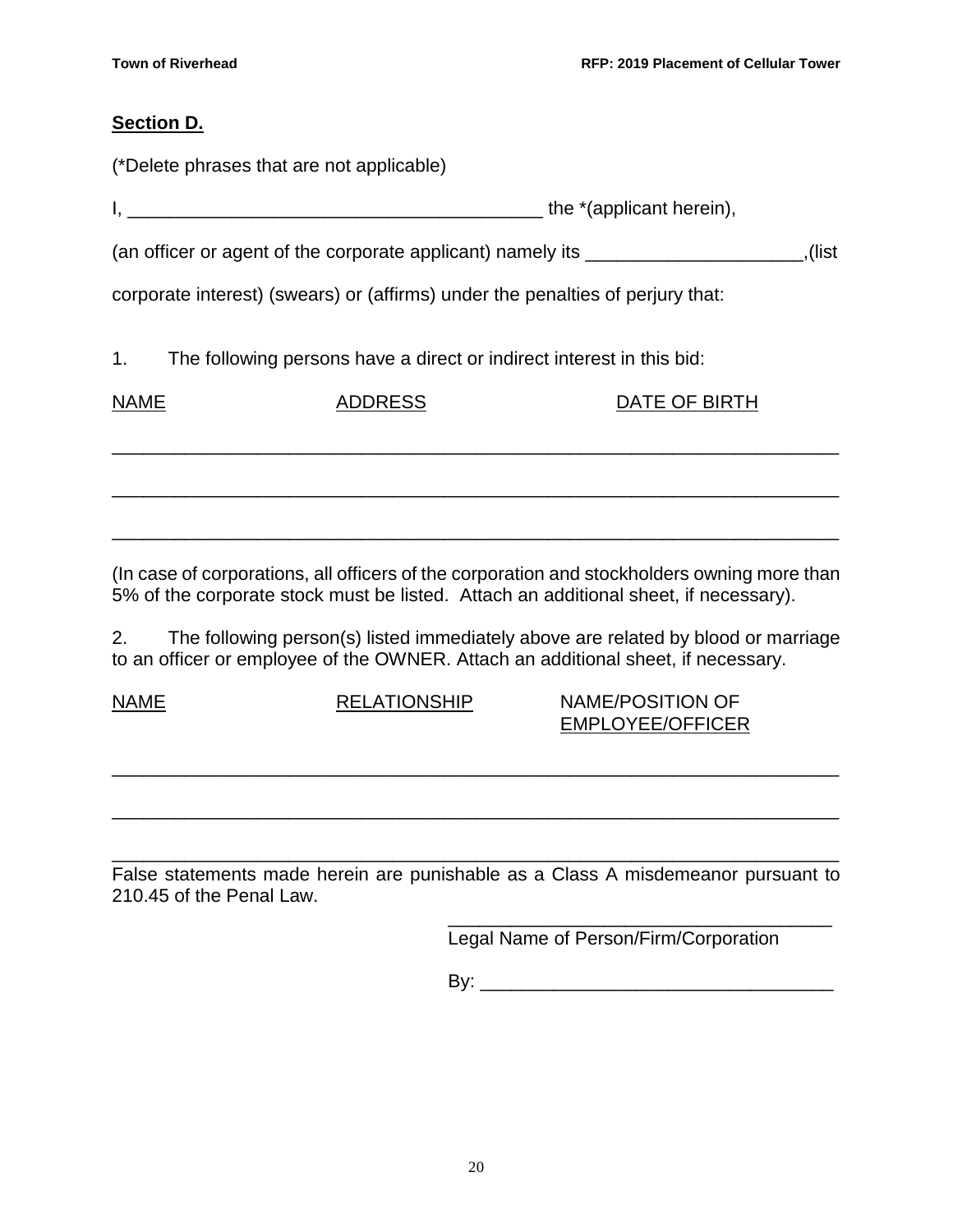# **DISCLOSURE OF PRIOR NON-RESPONSIBILITY DETERMINATION**

Name of Individual/Consultant or Entity Seeking to Enter into the Procurement Contract:

|       |                                                               |                          | Name and Title of Person Submitting this Form: _________________________________                                                                                                                                                                                                               |  |
|-------|---------------------------------------------------------------|--------------------------|------------------------------------------------------------------------------------------------------------------------------------------------------------------------------------------------------------------------------------------------------------------------------------------------|--|
| Date: |                                                               |                          | <u> 1989 - Andrea Branden, amerikan basar basa dan berasal dalam basa dalam basa dalam basa dalam basa dalam basa</u>                                                                                                                                                                          |  |
| 1.    |                                                               | the previous five years? | Has any Government Entity made a finding of non-responsibility regarding the<br>individual/Consultant or entity seeking to enter into the Procurement Contract in                                                                                                                              |  |
|       | (Please circle):<br>If yes, please answer the next questions: | i No                     | Yes                                                                                                                                                                                                                                                                                            |  |
| 2.    | Finance Law 139-j?                                            |                          | Was the basis for the finding of non-responsibility due to a violation of State                                                                                                                                                                                                                |  |
|       | (Please circle):                                              | No                       | Yes                                                                                                                                                                                                                                                                                            |  |
| 3.    |                                                               |                          | Was the basis for the finding of non-responsibility due to the intentional provision<br>of false or incomplete information to a Government Entity?                                                                                                                                             |  |
|       | (Please circle):                                              | No                       | Yes                                                                                                                                                                                                                                                                                            |  |
| 4.    |                                                               |                          | If you answered yes to any of the above questions, please provide details<br>regarding the finding of non-responsibility below.                                                                                                                                                                |  |
|       | Governmental Entity:                                          |                          | Date of Finding of Non-Responsibility:<br><u>Date of Finding of Non-Responsibility:</u>                                                                                                                                                                                                        |  |
| 5.    |                                                               |                          | (Add additional information on reverse if necessary)<br>Has any Governmental Entity or other governmental agency terminated or<br>withheld a Procurement Contract with the above-named individual/Consultant or entity<br>due to the intentional provision of false or incomplete information? |  |
|       | (Please circle):                                              | No                       | Yes                                                                                                                                                                                                                                                                                            |  |
|       | If yes, please provide details below:                         |                          |                                                                                                                                                                                                                                                                                                |  |
|       |                                                               |                          |                                                                                                                                                                                                                                                                                                |  |
|       |                                                               |                          | Date of Termination or Withholding of Contract:<br><u>Date of Termination or Withholding of Contract:</u>                                                                                                                                                                                      |  |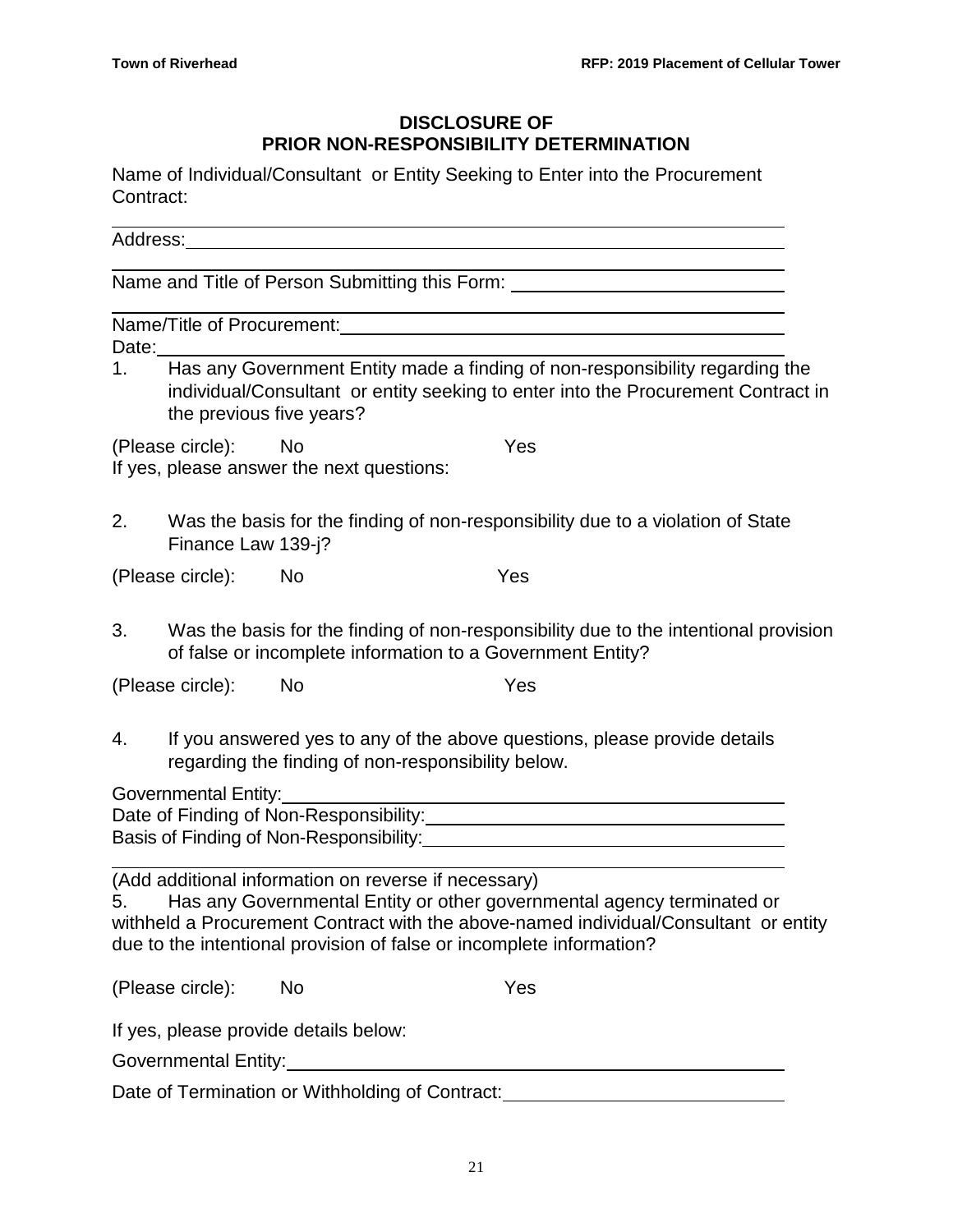Basis of Termination or Withholding:

(Add additional information on reverse as necessary)

6. Has any agency, including, but not limited to, the New York State Department of Labor, found you to be in violation of, or are you currently under investigation for, failure or the alleged failure to comply with the laws, rules or regulations requiring you to pay prevailing wage and supplements for any public work you or your Consultant has performed, for the failure or the alleged failure to comply with the laws, rules or regulations concerning the employment of children, or the failure or alleged failure to pay wages, or unemployment insurance tax payments within the past five years?

(Please circle): No Yes

Offeror certifies that all information provided to the Town of Riverhead/Town of

Riverhead Highway Department with respect to State Finance Law 129-k is

complete, true and accurate.

By: Date: Date: Date: 2004

Signature: experience and the state of the state of the state of the state of the state of the state of the state of the state of the state of the state of the state of the state of the state of the state of the state of t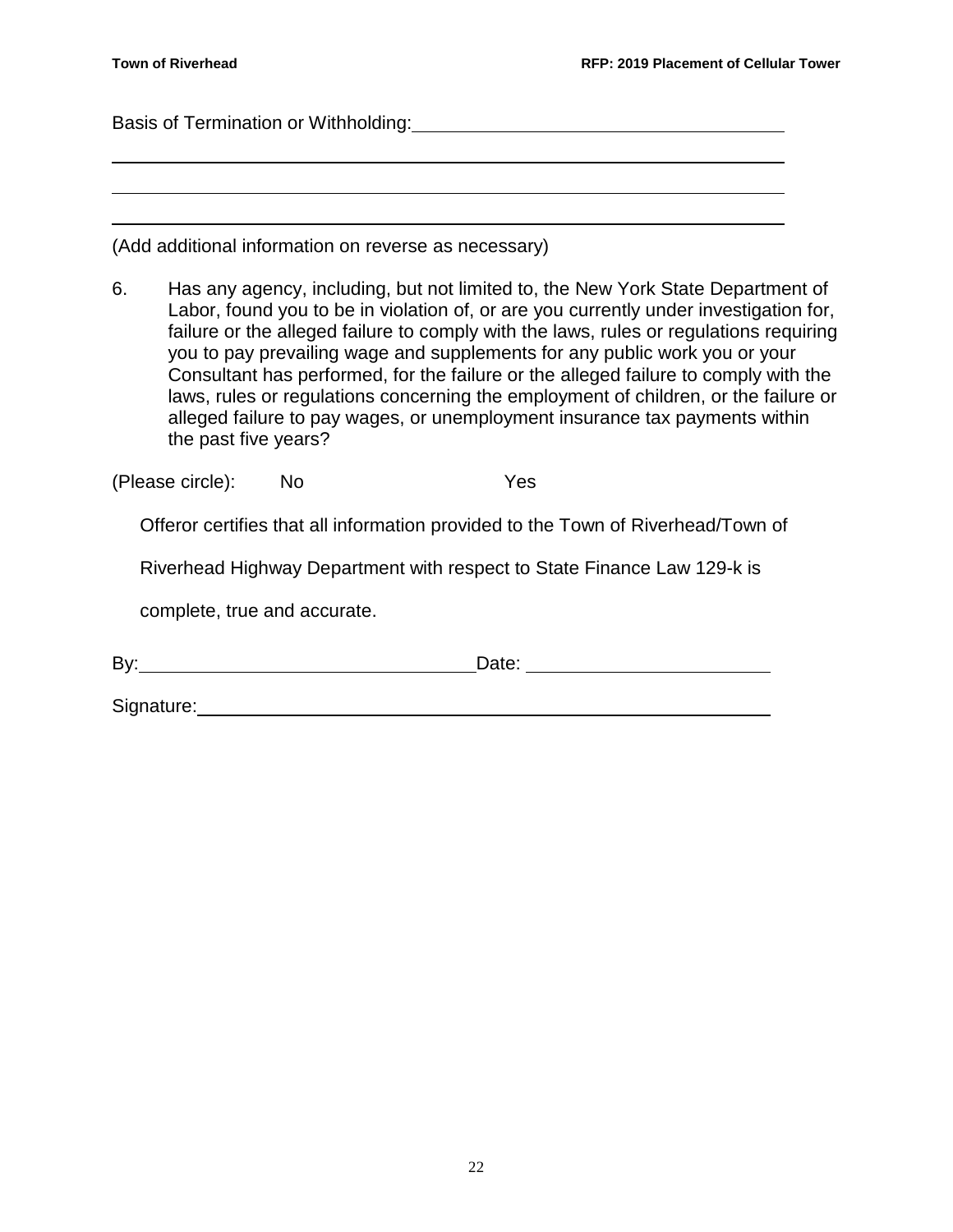# **V. AFFIRMATION OF UNDERSTANDING AND COMPLIANCE**

Name/Title of Procurement Contract Related to Offer:

\_\_\_\_\_\_\_\_\_\_\_\_\_\_\_\_\_\_\_\_\_\_\_\_\_\_\_\_\_\_\_\_\_\_\_\_\_\_\_\_\_\_\_hereby affirms that it has read and understands the Town of Riverhead guidelines regarding its policy concerning Contacts during a Town Procurement, and agrees to comply with Town of Riverhead's procedures relating to this policy during the Town of Riverhead's procurement.

Date: 20\_

Name of Officer:

Address:

Name and Title of Person Signing the Affirmation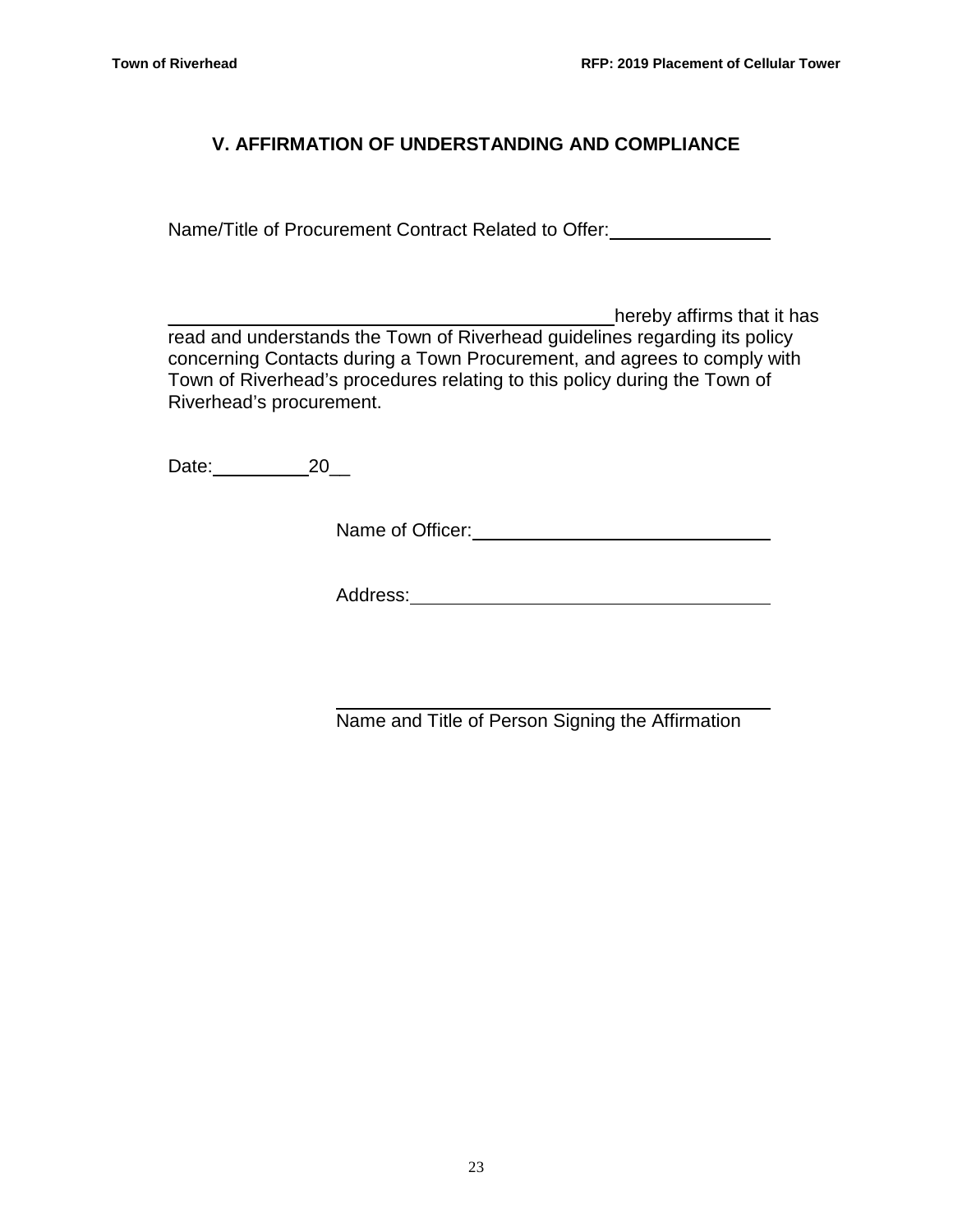# **VI. GENERAL MUNICIPAL LAW - SECTION 103-a and 103-b**

# **GROUNDS FOR CANCELLATION OF CONTRACT BY MUNICIPAL CORPORATIONS**

Upon the refusal of a person, when called before a grand jury to testify concerning any transaction or contract had with the State, and political subdivision thereof, a public authority or with any public department, agency or official of the State or of any political subdivision thereof or of a public authority, to sign a waiver of immunity against subsequent criminal prosecution or to answer any relevant question concerning such transaction or contract,

- a) such person, and any Consultant, partnership or corporation, of which he is a member, partner, director or officer shall be disqualified from thereafter selling to or submitting bids to or receiving awards from or entering into any contracts with any municipal corporation or any public department, agency or official thereof for goods, work, or services, for a period of five years after such refusal, and to provide also that,
- b) any and all contracts made with any municipal corporation or any public department, agency or official thereof, since the effective date of this law, by such person, and by any Consultant, partnership or corporation of which he is a member, partner, director or officer may be cancelled or terminated by the municipal corporation without incurring any penalty or damages on account of such cancellation or termination, but any monies owing by the municipal corporation for goods delivered or work done prior to the cancellation or termination shall be paid.

This condition shall be further subjected to any other provisions or subsequent amendments to Section 103-a and 103-b of the General Municipal Law.

In acknowledgment of the above:

Signed by:

Title: \_\_\_\_\_\_\_\_\_\_\_\_\_\_\_\_\_\_\_\_\_\_\_\_\_\_\_\_\_\_\_\_\_\_\_\_\_\_\_\_\_\_\_\_

Date:\_\_\_\_\_\_\_\_\_\_\_\_\_\_\_\_\_\_\_\_\_\_\_\_\_\_\_\_\_\_\_\_\_\_\_\_\_\_\_\_\_\_\_\_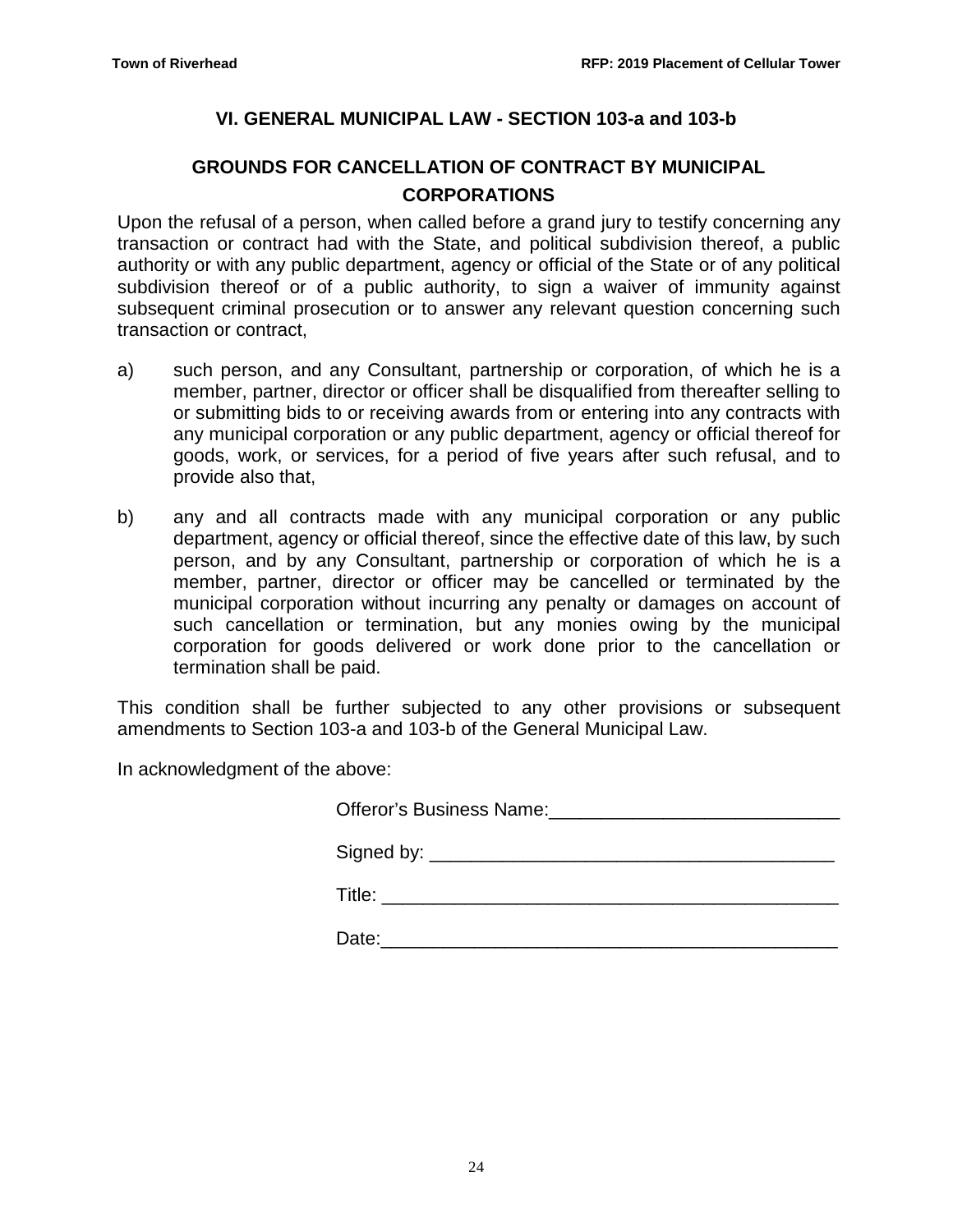# **VII. GENERAL MUNICIPAL LAW – SECTION 103-d**

### **Non-Collusive Bidding Certificate**

By submission of this bid, each bidder and each person signing on behalf of any bidder certifies, and in the case of a joint bid, each party thereto certifies as to its own organization, under the penalty of perjury, that to the best of his knowledge and belief:

- (A) The prices in this bid have been arrived at independently without collusion, consultation, communication or agreement, and for the purpose of restricting competition, as to any matter relating to such prices with any other bidder or with any competitor or potential competitor;
- (B) Unless otherwise required by law, the prices which have been quoted in this bid have not been knowingly disclosed by the bidder prior to the opening, directly or indirectly to any other bidder, competitor or potential competitor;
- (C) No attempt has been or will be made by the bidder to induce any other person, partnership, or corporation to submit or not to submit a bid for the purpose of restricting competition.

I hereby affirm, under the penalty of perjury, the foregoing statement is true:

| Signed by: __ |  |
|---------------|--|
| Title:        |  |
| Date:         |  |

Affix corporate seal if contractor is a corporation.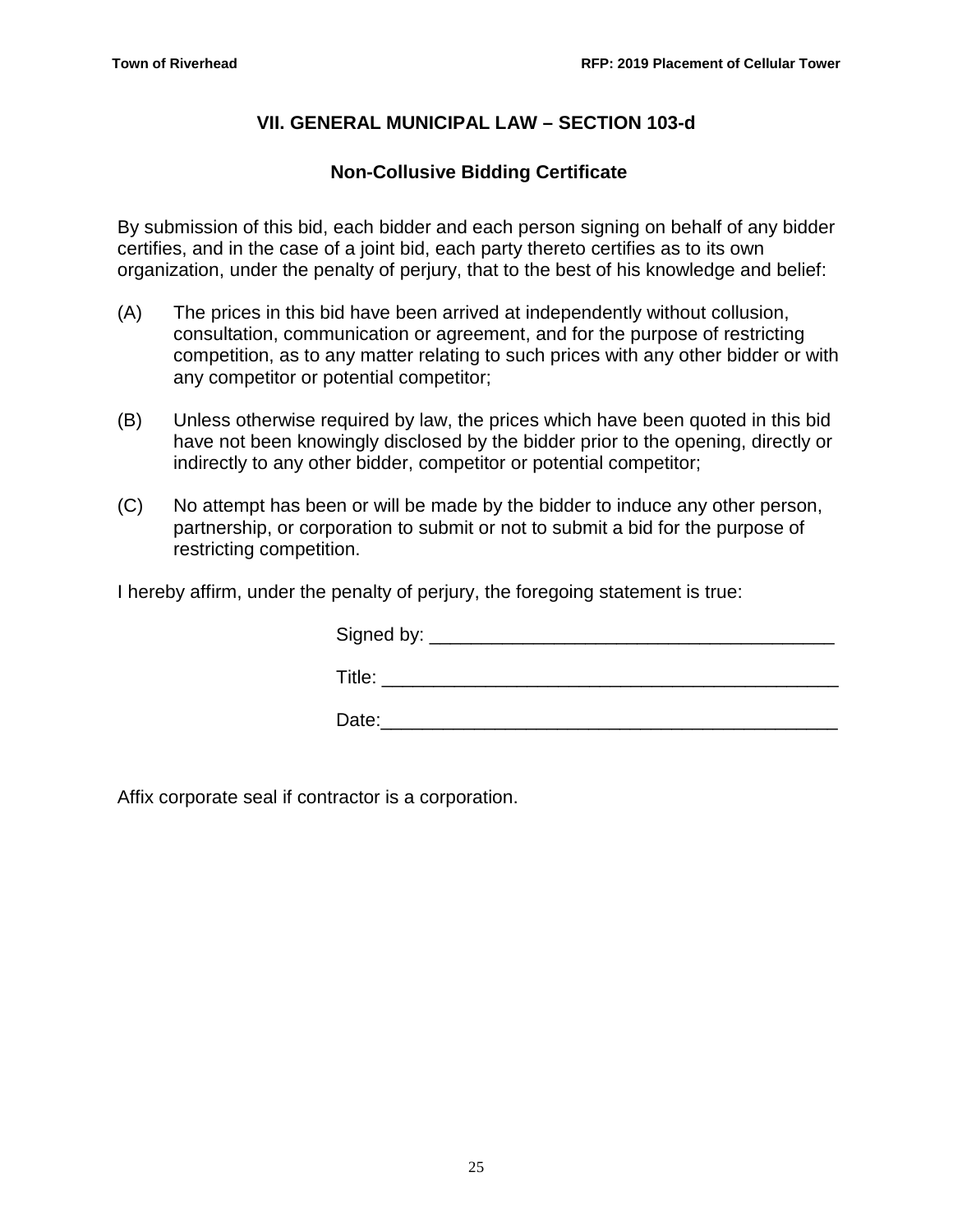## **VIII. IRAN DIVESTMENT ACT CERTIFICATION**

As a result of the Iran Divestment Act of 2012 (Act), Chapter 1 of the 2012 Laws of New York, a new provision has been added to the State Finance Law (SFL), § 165-a, effective April 12, 2012. Under the Act, the Commissioner of the Office of General Services (OGS) will be developing a list (prohibited entities list) of "persons" who are engaged in "investment activities in Iran" (both are defined terms in the law). Pursuant to SFL § 165-a(3)(b), the initial list is expected to be issued no later than 120 days after the Act's effective date, at which time it will be posted on the OGS website.

By submitting a bid in response to this solicitation or by assuming the responsibility of a Contract awarded hereunder, Bidder/Contractor (or any assignee) certifies that once the prohibited entities list is posted on the OGS website, it will not utilize on such Contract any subcontractor that is identified on the prohibited entities list.

Additionally, Bidder/Contractor is advised that once the list is posted on the OGS website, any Contractor seeking to renew or extend a Contract or assume the responsibility of a Contract awarded in response to the solicitation, must certify at the time the Contract is renewed, extended or assigned that it is not included on the prohibited entities list.

During the term of the Contract, should the TOWN OF RIVERHEAD receive information that a person is in violation of the above-referenced certification, the TOWN OF RIVERHEAD will offer the person an opportunity to respond. If the person fails to demonstrate that it has ceased its engagement in the investment which is in violation of the Act within 90 days after the determination of such violation, then the TOWN OF RIVERHEAD shall take such action as may be appropriate including, but not limited to, imposing sanctions, seeking compliance, recovering damages, or declaring the Contractor in default.

The TOWN OF RIVERHEAD reserves the right to reject any bid or request for assignment for an entity that appears on the prohibited entities list prior to the award of a contract, and to pursue a responsibility review with respect to any entity that is awarded a contract and appears on the prohibited entities list after contract award.

| Signature:         |  |
|--------------------|--|
| <b>Print Name:</b> |  |
| Title:             |  |
| Company Name:      |  |

Date: 2008. 2009. 2009. 2009. 2009. 2009. 2009. 2009. 2009. 2009. 2009. 2009. 2009. 2009. 2009. 2009. 2009. 20